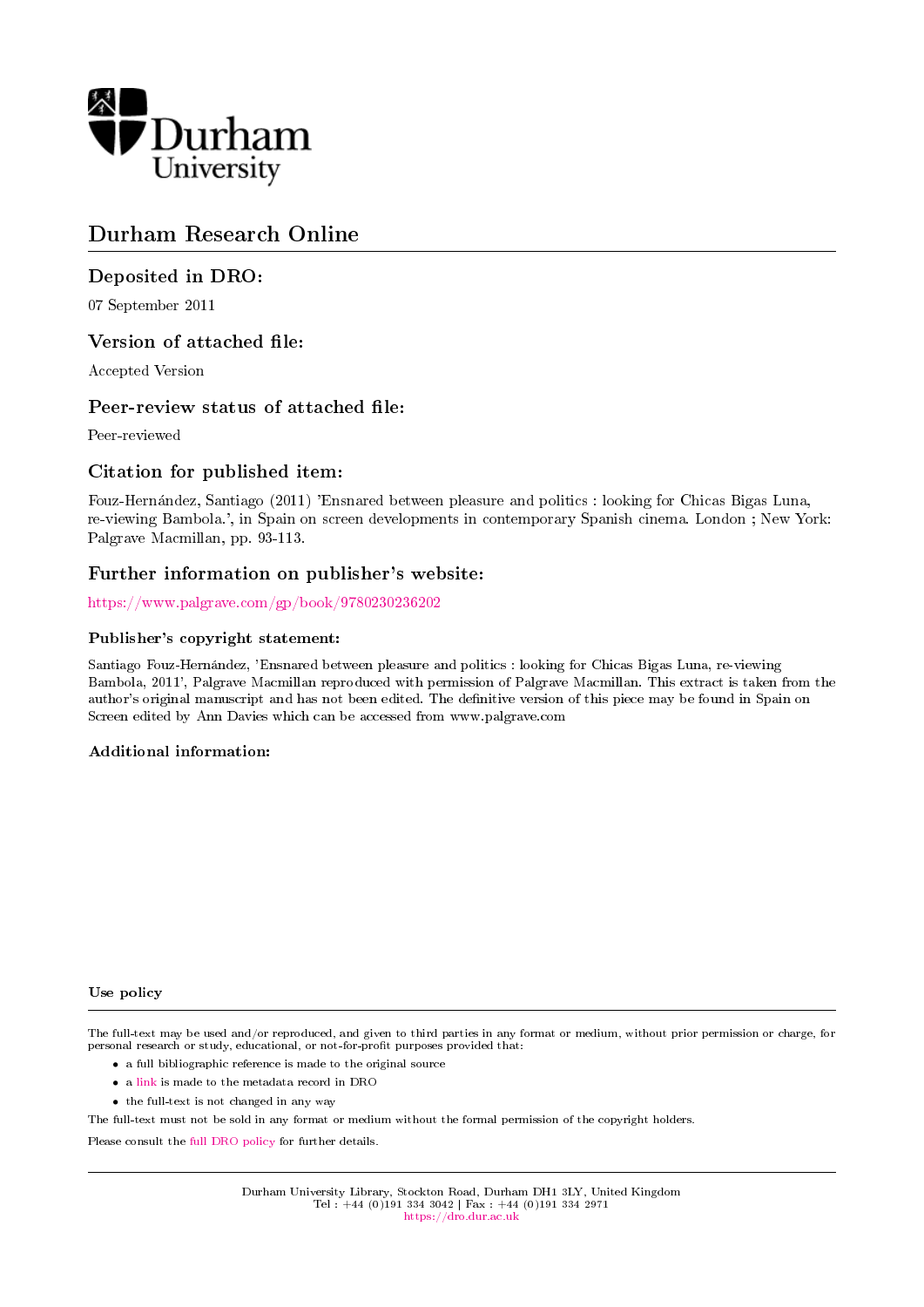## **Ensnared Between Pleasure and Politics: Looking for** *Chicas* **Bigas Luna, Re-viewing** *Bambola***.**

# **Santiago Fouz-Hernández**

Reading through a selection of press cuttings, interviews and other visual and printed materials related to the release of Bigas Luna's fifteen feature films spanning over thirty years, one can easily identify a relatively short list of key terms that keep recurring in interviews, press conferences, position articles and film reviews, particularly since the release his second film, *Bilbao*, in 1978. These include: *machismo*, eroticism, pornography, exploitation, masculinity, femininity, the body, excess, food, Mediterranean (sea, countries, culture, stereotypes). Of all his works, the trilogy of 'Iberian Portraits' released in the first half of the 1990s and, in particular the film *Jamón, jamón* (1992), has attracted the most academic attention to date. The director's emphasis on his leading actresses during the promotion of these films contrasts with the focus of reviews on the trilogy's playful staging of Iberian masculinities. With some exceptions (see, for example, Deleyto (1999) or Evans (2004)), academic articles and studies devoted to *Jamón, jamón* have also largely focused on men and masculinities. As a result of this, the 'Iberian Portraits' Trilogy (Bigas Luna and Cuca Canals, 1994) is now widely known as the 'masculine trilogy' and, what was meant to be a follow-up 'Latin' trilogy – at the request of French producer Daniel Toscan du Plantier (Caballero, 1996) – with films set in Italy (*Bambola* , 1996); France (*Le Femme de chambre du Titanic/The Chambermaid on the Titanic*, 1997) and Spain (*Carmen*, which was eventually replaced by *Volaverunt*, 1999) has become known as the 'feminine trilogy'.<sup>i</sup> Notably, beyond these three films, at least half of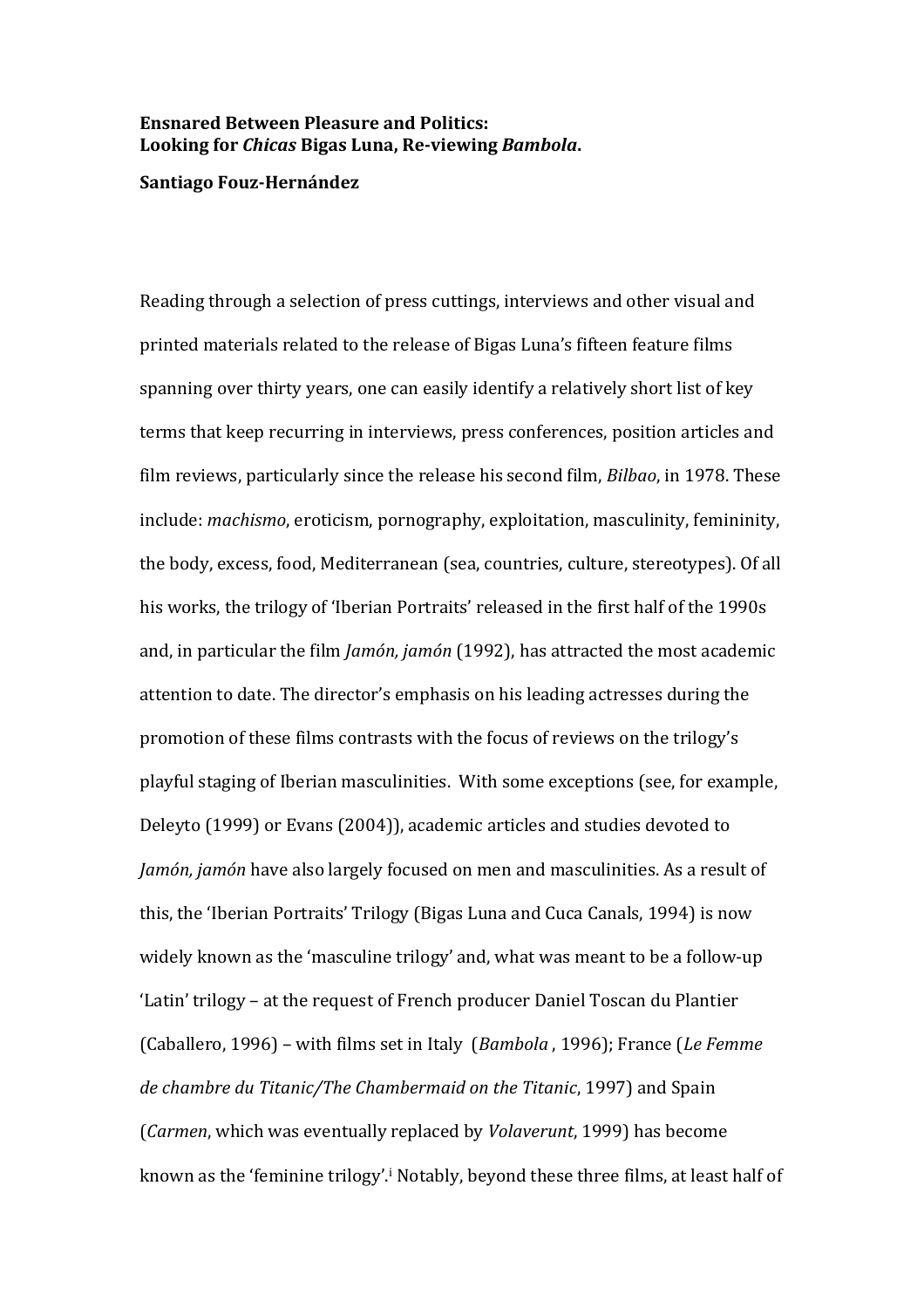Bigas Luna's films to date have a woman figure for the title.<sup>ii</sup> For all the discussion about the so-called '*chicas* Almodóvar', the same term has not been applied to actresses that have worked for Bigas Luna, despite the fact that he gave career-making, milestone roles to actresses that thereafter achieved international fame, including Francesca Neri, Penélope Cruz, Leonor Watling or, more recently, Verónica Echegui.

This essay will examine two key aspects of the contentious relationship between Bigas Luna and women. I will first explore the director's public discourse with regard to women and femininity, as well as his tempestuous relationships with his leading actresses, with the aim of assessing the oft-made accusations of misogyny and exploitation of women. The chapter will then turn to a close textual analysis and, using the rarely discussed but highly controversial *Bambola* as a case study, it will consider the extent to which these claims about Bigas Luna's gender politics and his attitudes to women are the consequence not of any misogyny per se but of an ambiguous political orientation towards gender and power. One of the main issues at stake in this essay is the question of whether the films of Bigas Luna can potentially provide any kind of pleasurable and positive viewing experience for non-hegemonic spectators. With this aim in mind, in my analysis of *Bambola* I will turn to recent and more visceral theories of spectatorship that work through the kinds of incitement enacted by the image onto the human sensorium typical in the films of this director. But first, I will turn my attention to the search for the *chica* Bigas Luna.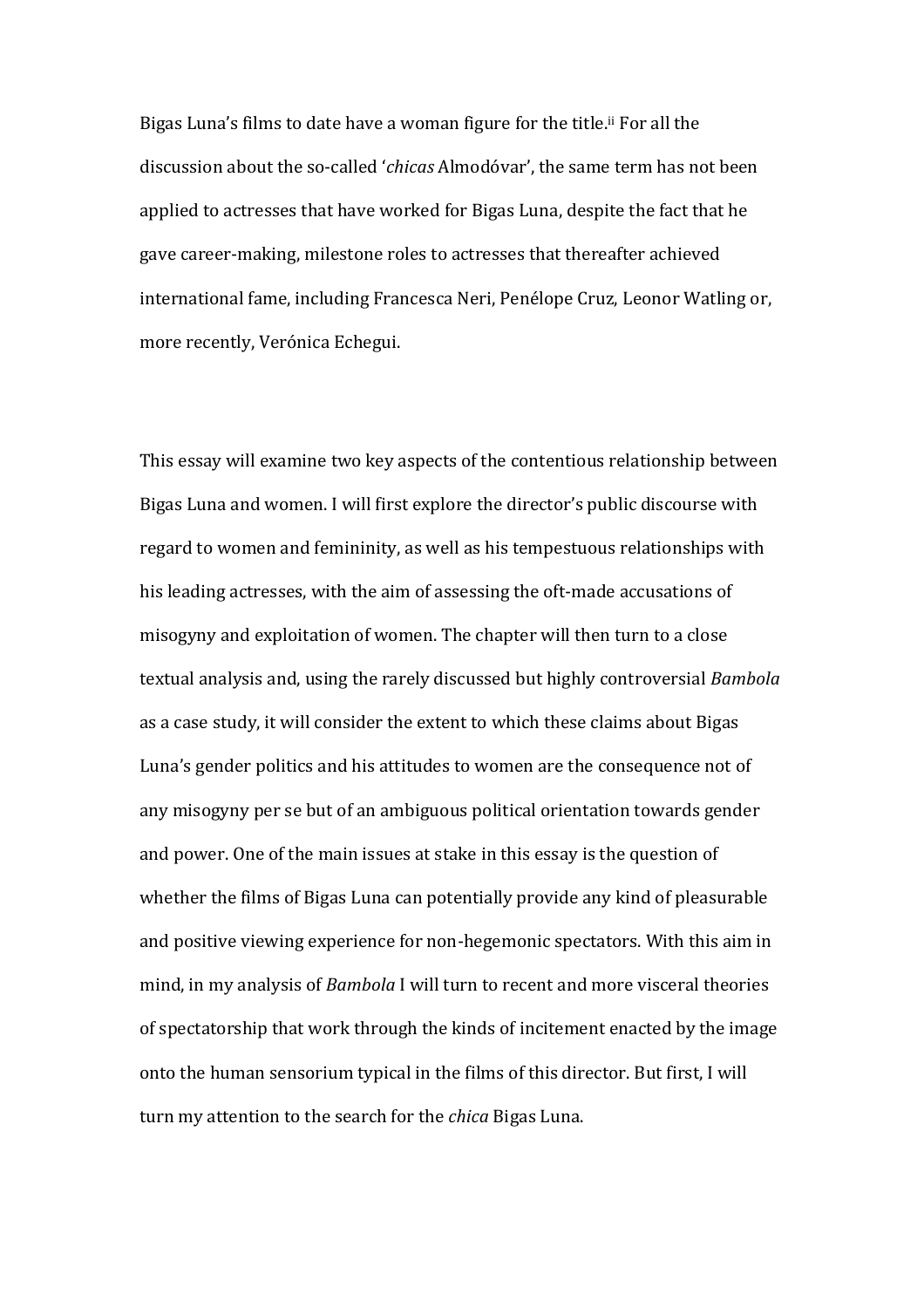#### *Chicas* **Bigas Luna: from Bilbao to DiDi (or from Pisano to Pataky).**

In the Spring of 2009, various Spanish national newspapers covered the news that Verónica Echegui, the young actress discovered by Bigas Luna in 2005 after a year-long nation-wide open casting for the protagonist role in a trilogy about 'women and success', had been surprisingly replaced by Elsa Pataky for the second instalment of the trilogy (*DiDi Hollywood*, 2010). Echegui's performance in Bigas Luna's *Yo soy la Juani* (2006) as Juani was met with wide acclaim and earned her a Goya Award nomination for best new actress. Since then, she went on to star in a number of fairly important films in Spain and abroad. Pataky (who is seven years older than Echegui) started her acting career in television and went on to become a major celebrity in Spain, due partly to her romantic involvement with Academy Award-winner Adrian Brody, and partly for her modest but much talked about 'break' into Hollywood (including some fairly prominent roles in blockbusters such as *Snakes on a Plane* – dirs. Ellis and Halaby, 2006). Importantly, in Spain she is now widely regarded as 'the most desirable Spanish actress' and one of the most talked-about 'sex-symbols' of the 2000s (Harguindey, 2009).iii If the film's headline plot is anything to go by, *DiDi Hollywood* is indeed well-suited to her: it tells the story of an emerging Spanish actress (Diana Díaz – hence the DiDi of the title, an homage to Brigitte Bardot, who was known by her initials BB) who, like the real-life Pataky, tries her luck in Hollywood with varying success. The replacement of the original actress (who, after all, had been cast for the entire trilogy and would have added an extra layer of consistency to it) despite her Goya-nominated performance in *Yo soy la Juani*,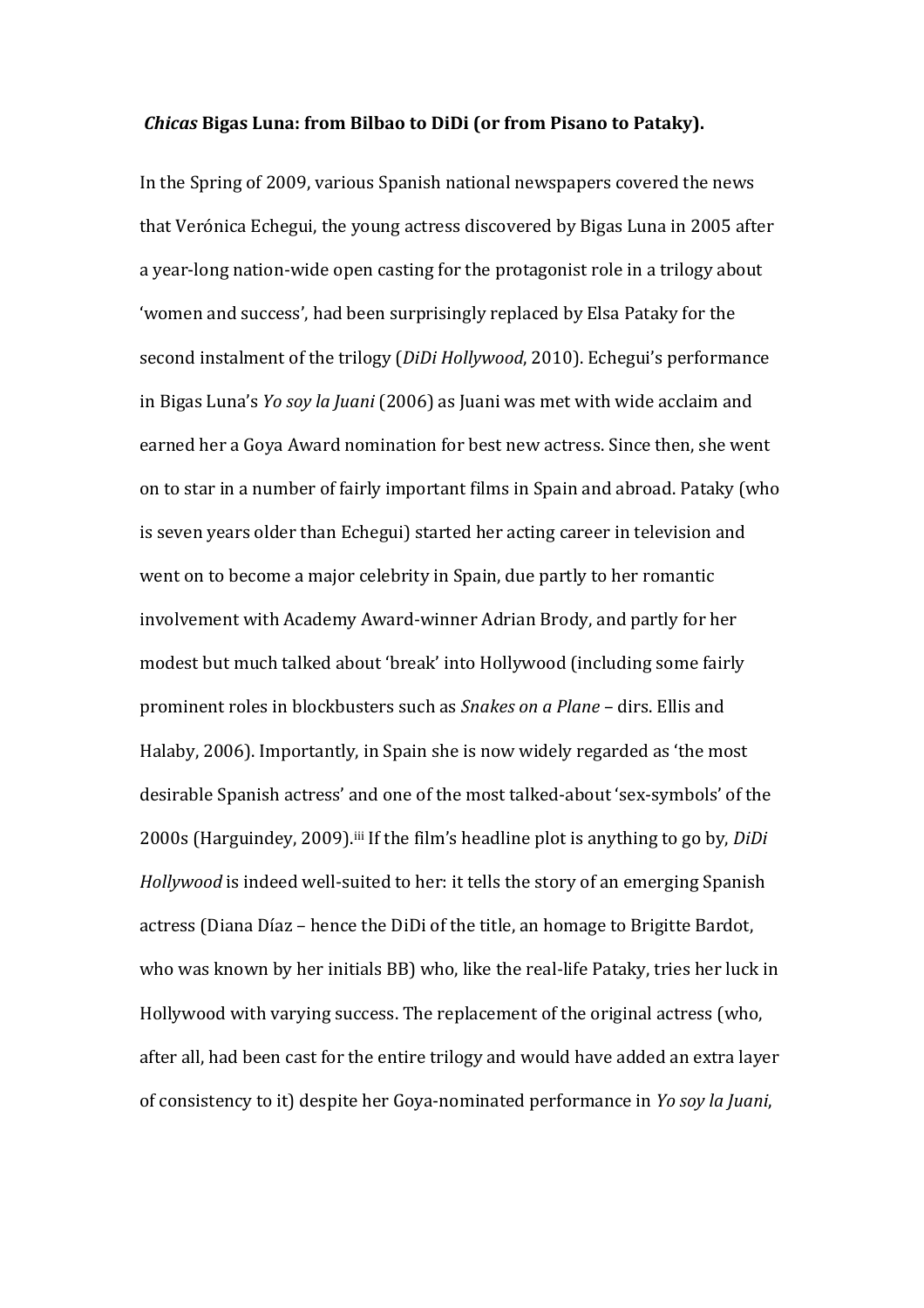might be seen as revealing of a putatively tense relationship between the director and his leading ladies, that goes back to his very early films.iv

In her book *Sombras de Bigas, Luces de Luna*, Isabel Pisano, who had been the protagonist of Bigas Luna's second film *Bilbao* (1978), writes unreservedly about her own memories of the film and her (mixed and intense) feelings towards the director. *Bilbao* received an 'S' (R) rating in Spain by the then still active Censorship Board and was advertised as 'la película más morbosa de la historia del cine español' ('the kinkiest film in the history of Spanish cinema'), $v$ contributing since then, as Soler argues, to the expectation that a Bigas Luna film will include a 'kinky' or sexually controversial element of some sort (Soler, 2002, p. 16). As Pisano amply explains in the book, it seems that, in order to attract that kind of attention, the director had to push her to the limits in the role of a street prostitute who is abducted, tortured and eventually killed by a sadistic loner. Yet, despite the commercial and critical success of the film, and of her performance in particular, she was not called for the next film. 'I felt hurt', she writes, 'our film had had a clamorous success: it was invited to be screened at Cannes, it stayed thirteen months in the cinema [in central Madrid], it received the Ministry [of Culture]'s award' (Pisano, 2001, p. 35). She goes on to explain how she became typecast as a low-life as a result of her role in the film and was never offered a decent role since then, despite doing everything she could to disassociate herself from the film and the director for years, ultimately being unable to resurrect her short acting career.<sup>vi</sup> Instead, Bigas Luna cast his then wife (Consol Tura) for the protagonist female role of that next film, *Caniche/Poodle* (1978), which became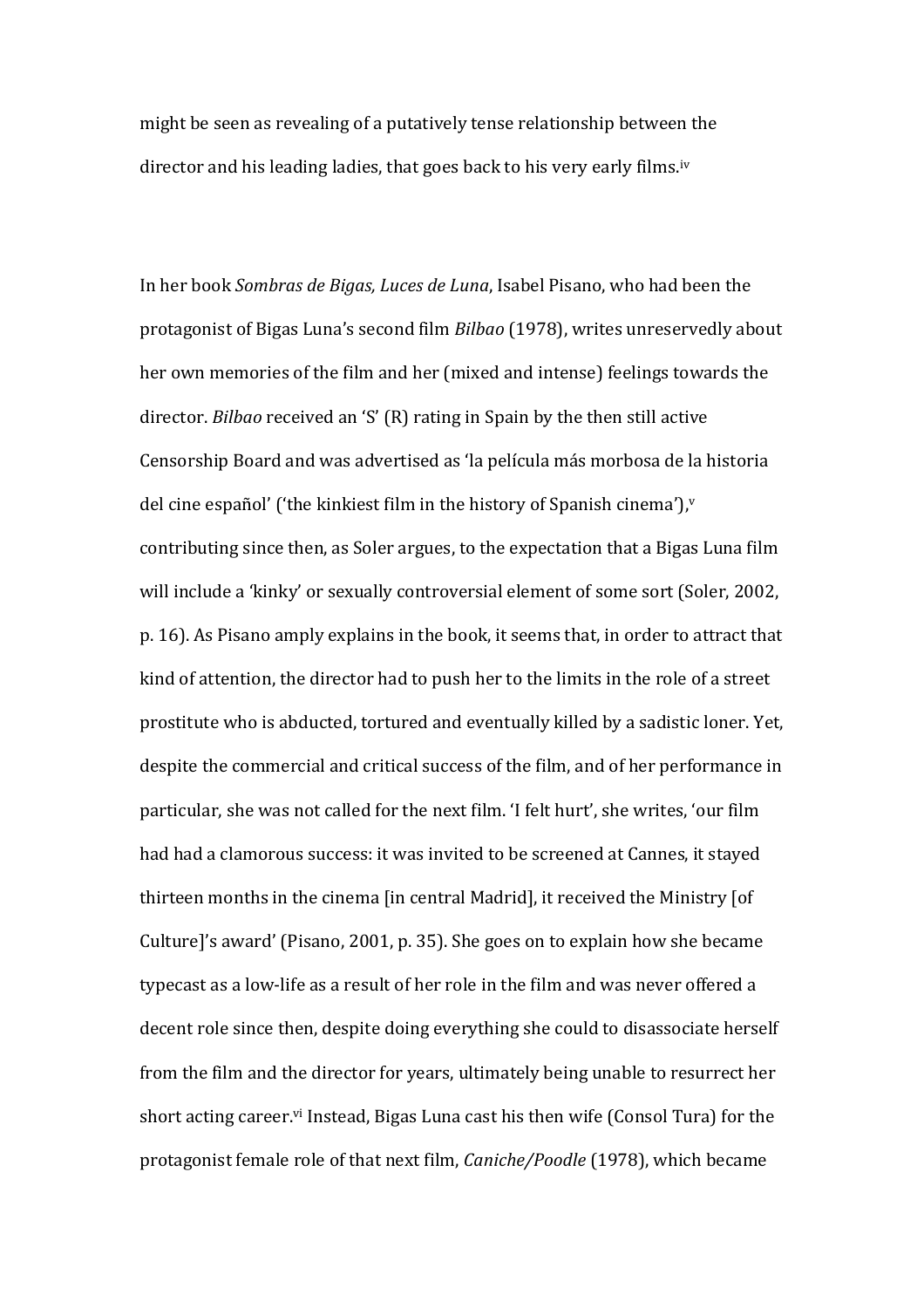even more controversial than *Bilbao*. The most talked-about scenes of *Bilbao* (in which a semi-unconscious and naked prostitute is suspended from the bathroom ceiling held by cables for her abductor to ritually shave her genital area) had an equivalent in *Caniche* with the polemic bestiality scenes – including one instance in which Tura's character invites her poodle to lick honey out of her vagina. Retrospectively, as the director confesses to Pisano in their interview, *Caniche* was as hard an experience for Tura (it is suggested that it indirectly caused their divorce) as *Bilbao* was for Pisano (Pisano, 2001, p. 106). This story seems to repeat itself in almost every film. Leaving aside for now the most famous of the director-actress disputes (*Bambola*, our main case study), it will be relevant here to briefly turn our attention to another notorious case. The role of Lulú in the also highly controversial *Las edades de Lulú*/*Ages of Lulu* (1990) was turned down by at least six well-known Spanish actresses including Maribel Verdú, Ana Álvarez, Aitana Sánchez-Gijón and Emma Suárez. Ángela Molina, who had already worked with Bigas Luna for the title role of *Lola* (1985), originally accepted the role and signed the contract, but pulled out when she read the final script. The role went to a then practically unknown Francesca Neri, despite the director's earlier claim that 'Molina is so fundamental for this film that I would not direct it without her' (Muñoz, 1990). There was a very public dispute between Molina and producer Andrés Vicente Gómez, who published a letter in national newspapers accusing the actress of breaking the contract and warning her of a 250 million pesetas lawsuit and 'serious consequences' for her acting career. Molina responded with another published letter, describing the producer as a bully, the film as 'pornographic' and arguing that there was a clause in the contract that entitled her to withdraw if she did not approve of the final script.<sup>vii</sup>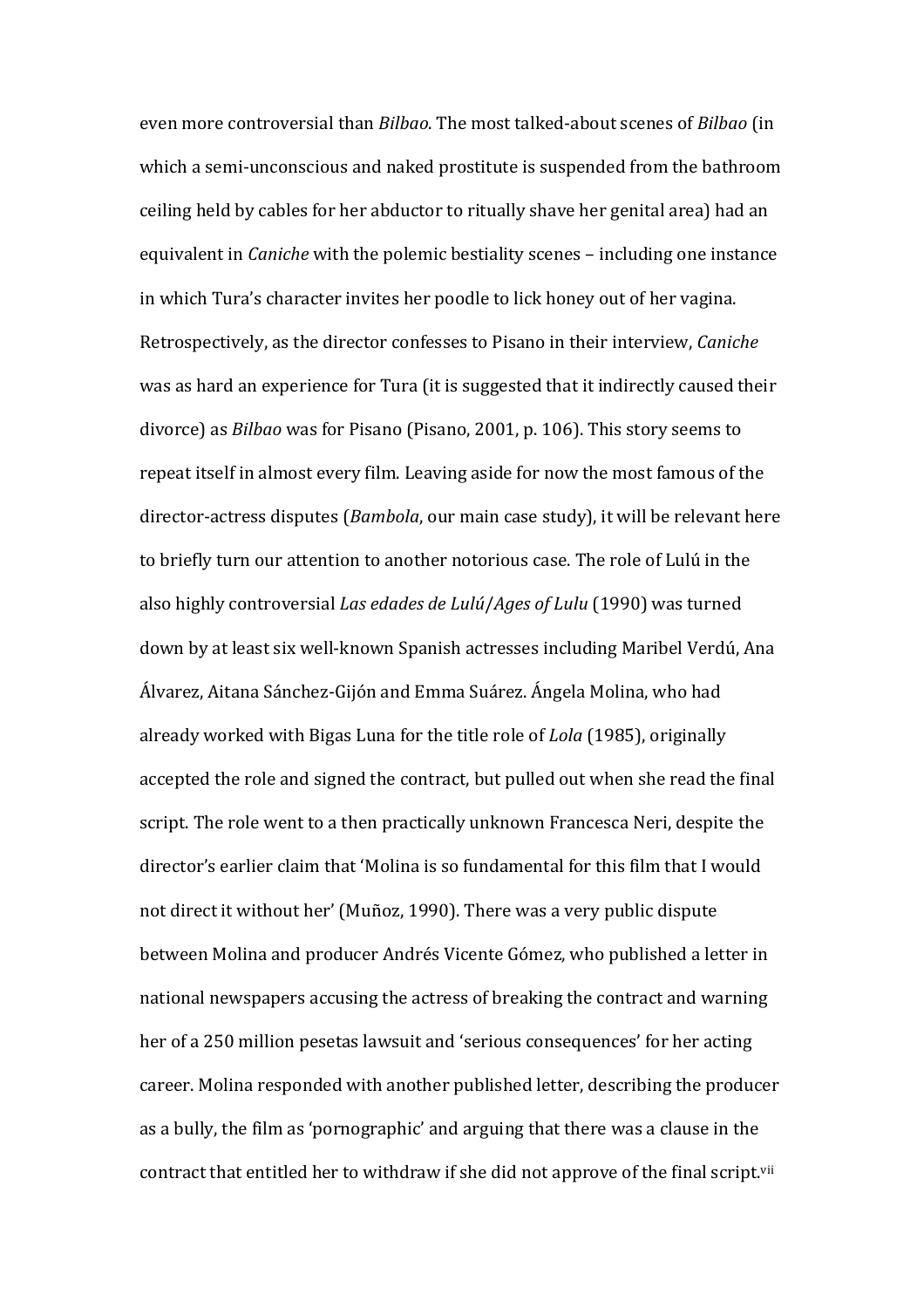Pisano's book omits the Molina episode, but it is full of anecdotes of this kind. Perhaps seeking personal closure or just revenge for her own past problems with the director, throughout the various interviews done in preparation for the book Pisano confronts Bigas Luna about almost every leading actress that he has worked with. Problems are abundant, even with those who worked with him more than once, often due to disagreements in the inclusion of certain controversial scenes involving specific nude shots or 'unusual' sex scenes. He admits to have gone through 'an uncomfortable period' with Penélope Cruz between *Jamón, jamón* and *Volaverunt* 'due to some sequences in the film [*Jamón, jamón*]' (Pisano, 2001, p. 154). His 'gastronomic' and outrageously objectifying description of some of these actresses is telling in itself:

Ángela Molina […] is a peach, whilst Francesca Neri is a prawn. Penélope, a *tocinillo de cielo* (egg yolk and syrup pudding) with cream. Aitana is more about oil and pasta, she is a very delicate thing. You [Pisano] are the *jamón*, and Sandrelli is soft, like a thin bull stake, Marini is a *mortadella di Bologna* (p. 172).

Later, he goes on to confess a fetishistic obsession with Aitana Sánchez Gijón's foot (she was barefoot when they first met), as a result of which he decided not to show her foot at all in *La camarera del Titanic* 'in order to preserve *my* desire to see it again, perhaps in another film' (emphasis mine). The desire was to be fully satisfied with the famous foot-worshipping scene in their next collaboration, *Volaverunt* (Pisano, 2001, p. 257). To give a final, anecdotal but significant, example, in his conversation with Pisano the director remembers that when Leonor Watling told her mother that she had been offered a role in a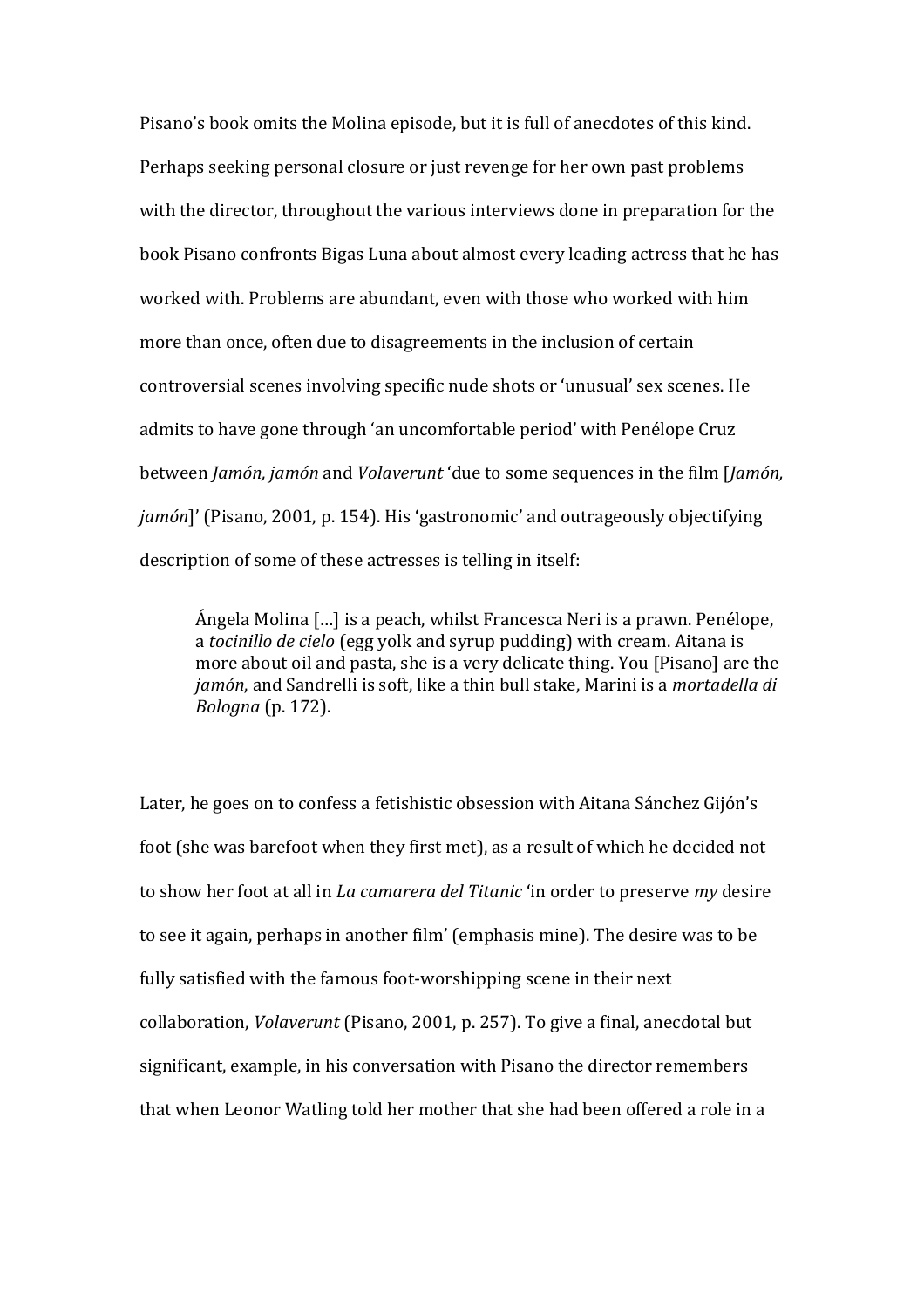Bigas Luna film – for *Son de mar/Sound of the Sea* (2001), the mother's response was: 'and will you have to show your pussy, my child?' (Pisano, 2001, p. 263).

### **Sex-ism**

With the evidence discussed so far, it would seem that accusations of *machismo*  and exploitation do have a factual basis. One could deduce from all this that Bigas Luna treats his actresses as his personal possessions. Like some of the characters in his films, he gets obsessed with them, objectifies them, uses them and then disposes of them, ready for the next one. Yet, in those same interviews and press conferences, the director seems adamant in wanting to highlight a genuine empathy with women and also his 'feminine side'. 'I regard myself as a man *with an important feminine part*', he tells Pisano (2001, p. 97 – emphasis mine). In a different interview, published around the same time in a national newspaper, he had this to say in response to the question of whether the type of *macho*  embodied by Bardem in *Jamón, jamón* and *Huevos de oro* in the early 1990s was now an 'obsolete concept':

We live at a time when the concepts of femininity triumph over those of virility. All the successful men that I know are men with *an important feminine part*. Today, a high-flying executive is someone sensitive, seductive; I mean, with *an important feminine part*. The difference between *macho* and virile is a very fine line that I define as follows: the *macho* carries a knife in his pocket, whereas the virile man does not. The *macho* is capable of killing if someone insults him in the street, whereas the virile guy is capable of pretending that he has not heard it, even at the risk of being called a coward. The difference is in the knife (Muñoz, 2001 – emphasis mine).<sup>viii</sup>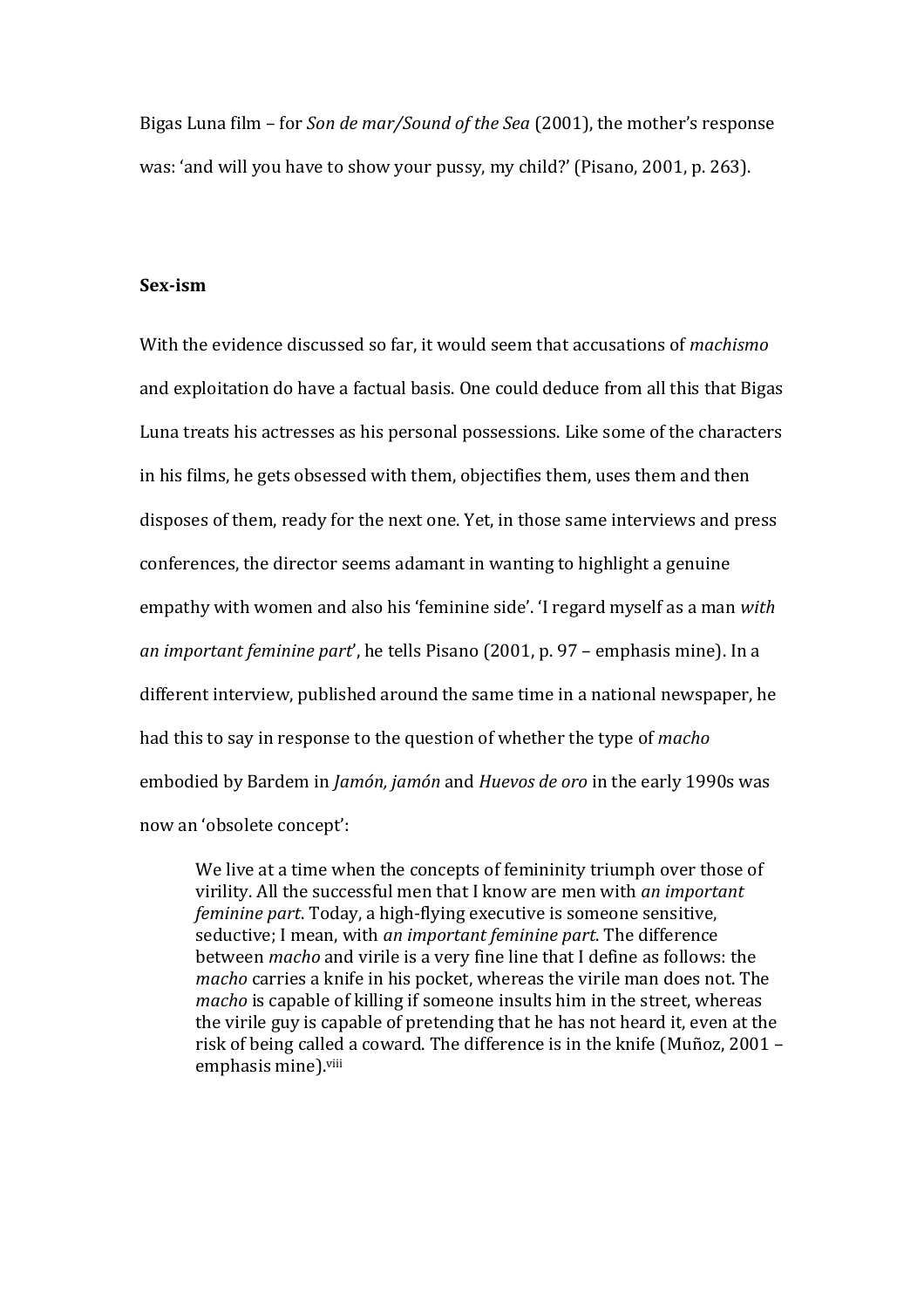These words are echoed in a number of interviews for various publications after the Iberian Trilogy. When discussing *machismo* in *Bambola* he says:

I detest *machismo* but I am attracted to the idea of virility. They are two very different things. The *machista* is a looser: when he looses something or does not get what he desires, he kills or dies which, when you think about it, is the same thing. Men today are pathetic […] Women, on the other hand, have their feet on the ground and for this reason they are able to fly (Calleja, 1996).

And a year later, with regards *La camarera del Titanic*: 'This time I am the one who got naked […] people get it wrong. The fact is that, with the exception of *Lulú,* actors do not get naked that often in my films. It seems more than it actually is' (*El Dominical de El Periódico*, 1997, p. 30). Even years earlier, during the pre-production of what was to be his first literary adaptation (the already mentioned *Las edades de Lulú,* based on Almudena Grandes's best-selling erotic novel), he seemed keen on highlighting his intention to respect the female perspective of the original text: 'It is the story of a woman told by a woman and I will have to use my *feminine part*, which I have one-hundred-percent. It will not be a *machista* film' (Muñoz, 1990). Nevertheless, for all his efforts, the film was read as *machista* by most critics and those who have studied it, due, in no small part, to the changed ending. For Ballesteros, 'the point of view, the feminine voyeurism in the novel has been given to the other protagonists/spectators in the film' and even the 'generous male nudity' in the homosexual S&M scenes is 'conventional and full of clichés in the scenes between Pablo and Lulú', to the extent that Lulú ends up as 'a sex toy at the hands of all the male protagonists' (2001, p. 194). Ballesteros acknowledges that the moralistic ending was already part of the original novel, but was exacerbated in the film with the addition of the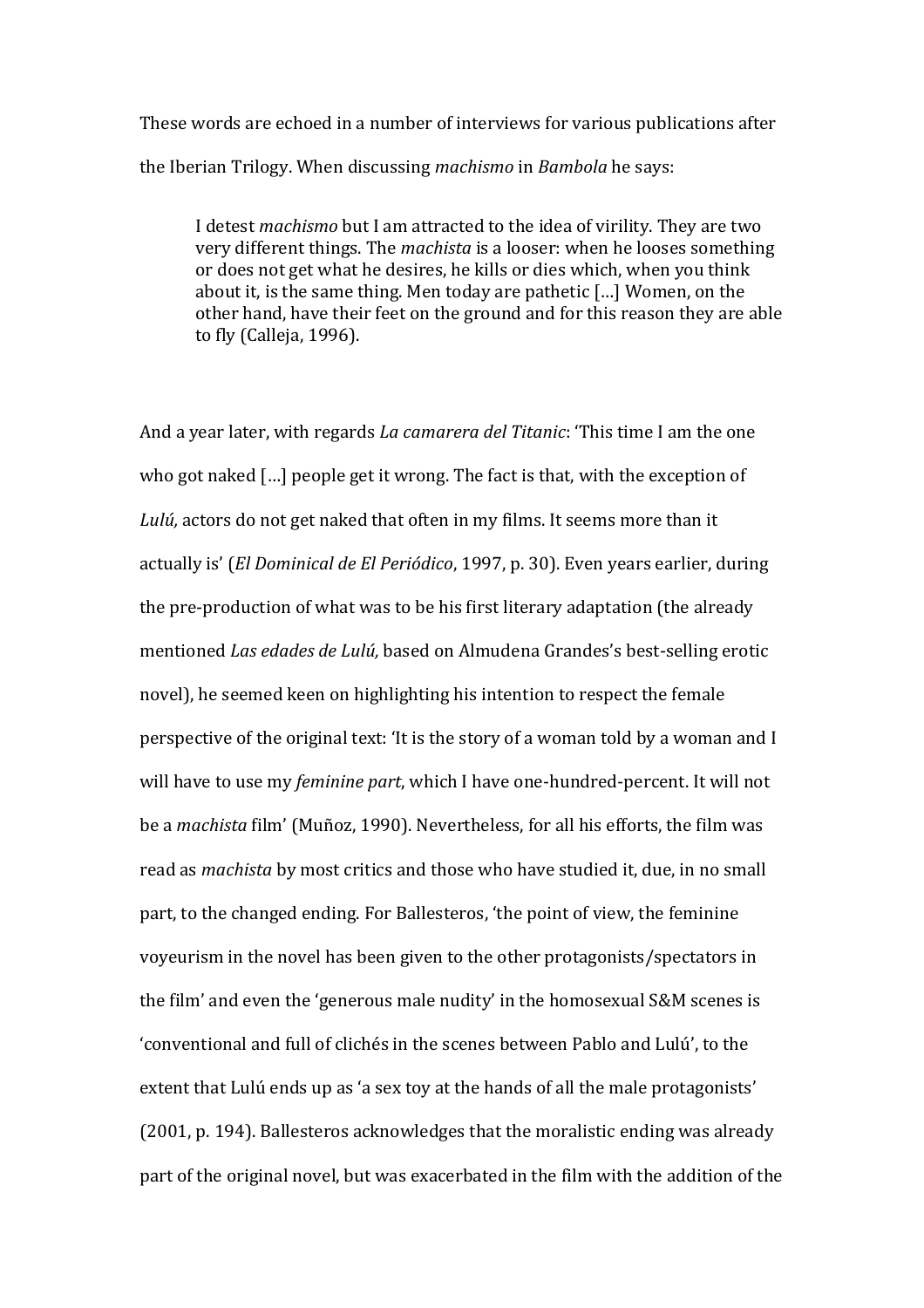words 'Help me, I need you', that a broken Lulú utters to her husband, after he rescues her from a strong S&M scenario that could have ended in fatality (p. 195). Pisano threw the exact same accusation to the director: 'Bigas [you must] change the ending. Get rid of Lulú's line 'I need you' when she hugs Pablo. Make Lulú grow up once and for all and live alone. Solitude is a privilege of the gods, not a disability' (2001, p. 179). Ironically, the director used the moralizing ending as a defense strategy against those who accused him of making a pornographic film: 'deep inside Lulú is a woman who loves just one man and she keeps looking for him in others only to devote herself completely to him', adding that, 'with the exception of the S&M sequences, which I portray as the world of the baddies, I think I have made a deeply moralizing film' (*El País*, 1990). For all his 'important feminine part', then, in the light of his public statements at least, Bigas Luna's approach to, and understanding of, femininity seems to be inconsistent at best and regressive and plainly offensive at worst. Indeed, far from offering a potentially liberating experience to the desiring female subject that was present in Grandes's novel, in Bigas Luna's adaptation, S&M practices become some sort of punitive learning experience that, as Ballesteros argues (2001, p. 194), serves to reaffirm the female character's subjugation and dependence on her husband. Nonetheless, one of the aims of this essay will be to test the extent to which we might be able, however problematically, to make a case for a recuperative reading of Bigas Luna's films, where, as we shall see, all is not quite as clear as it seems.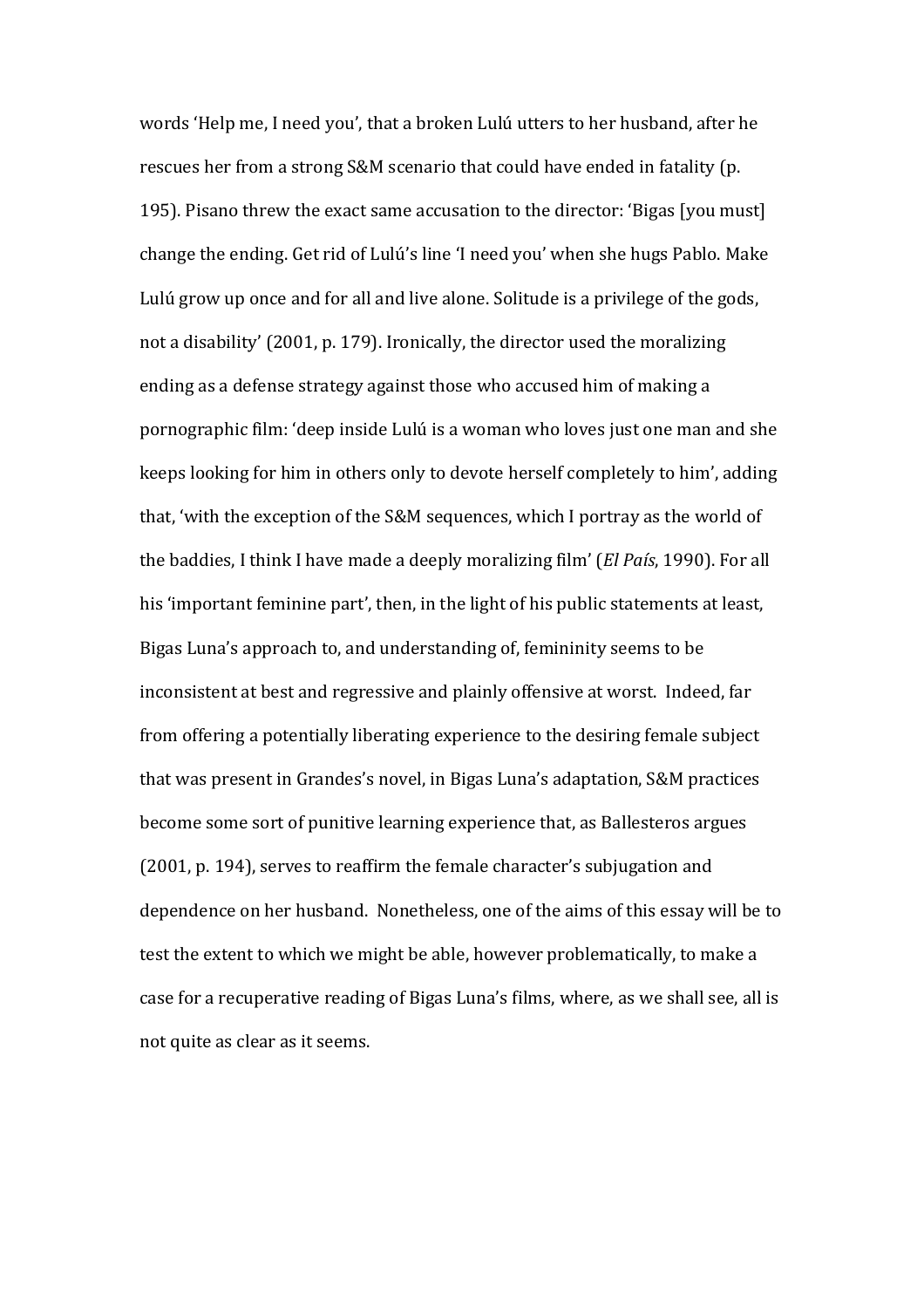#### **Gastronomic Eroticism. A Cinesexual Approach**

The much talked-about relationship between food and sex in the films of Bigas Luna is perhaps most noticeable in films such as *Jamón, jamón* or *Bambola*, where the national gastronomies of Spain and Italy respectively can be said to have a role of their own and are intrinsically and, in some cases, quite literally, linked to sex and sexuality. Indeed, this is apparent in most of his films to date, and has earned them the generic label of 'gastronomic eroticism'. The director proactively promotes this aspect of his work, often describing the smell or the flavour of his films (garlic and olive oil seemingly the most popular ingredients). He also shows an unusual awareness of the *carnality* inherent to cinema: 'In my first films [up until *Lola*] I was going for the spectator's head, rather than their stomach, or their skin' (Mendizábal, 2001) – which suggests that his films since 1985 have been concerned with the spectator's sensorium.

Word of mouth, advertising and other public discourses around a certain film or a director's public persona can pre-condition our experience of film. As potential mass-market products, a popular film is often targeted at specific sectors of the paying public, be it young, female, adult, gay or working-class audiences, for example. What if one, as a gay man, or heterosexual woman, to mention but two possibilities, were to find some aspects of the films of Bigas Luna pleasurable, even appealing? Should one not take issue with the reductive representation of gay men in films like *Las edades de Lulú* or *Bambola*? Should one not be offended by the objectification of women, the sexual and psychological violence, the abundant clichés and stereotyping of gender, sexuality and/or national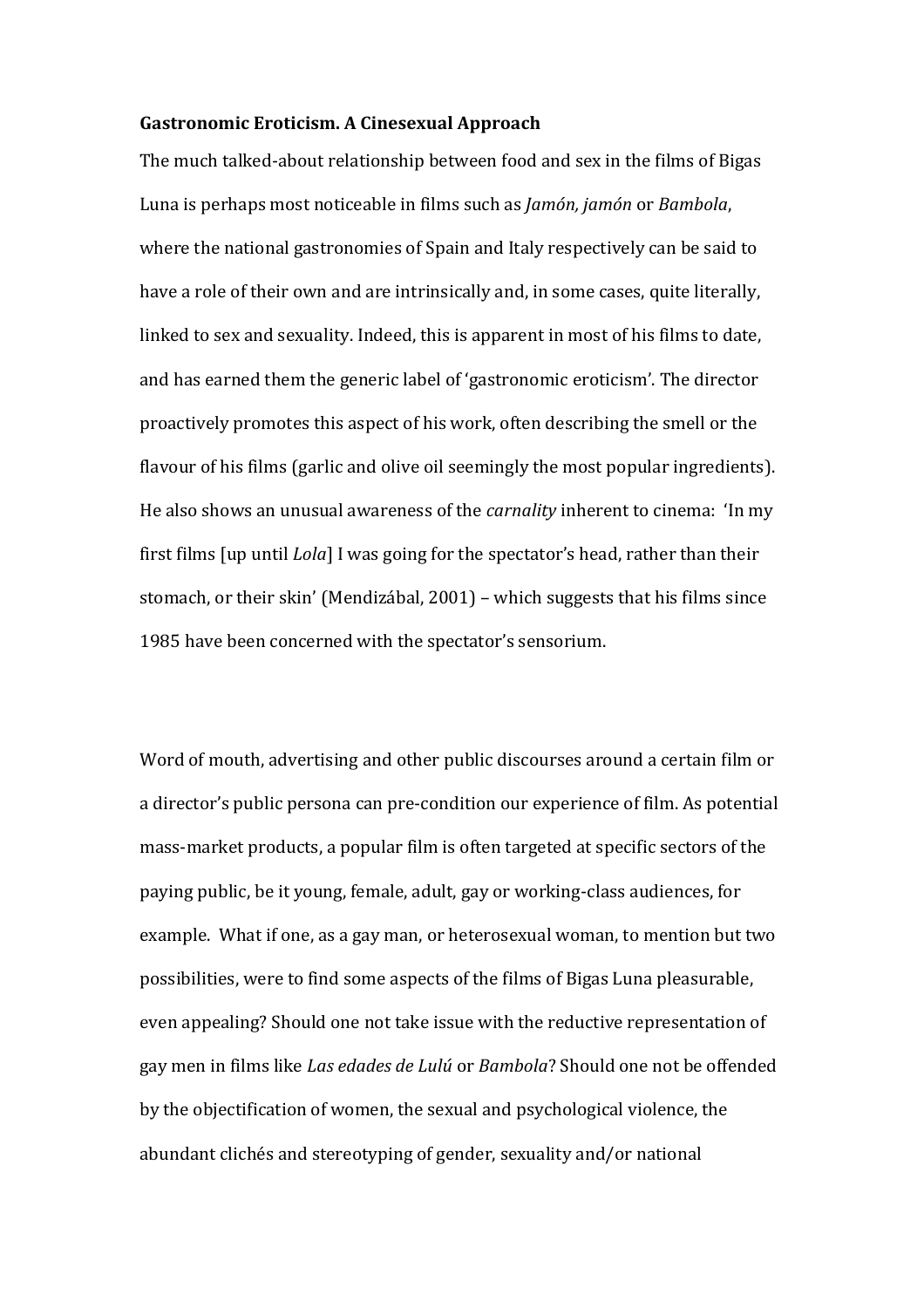identities, the repetitive Freudian imagery, the crass jokes, the vulgarity and senselessness of some of the stories? As a man, I do not feel I can even attempt to read how these films may affect female spectators, nor indeed any other group of spectators regardless of whether they may share my sex and sexual orientation. Whilst I would not support a simple 'doing away with' the kind of binary oppositions that have dominated film studies for the last four decades or so (around categories including gender, sexuality, class or race), I see in Patricia MacCormack's theorisations of what she terms cinesexuality, and more specifically, her concept of 'cinemasochism', an intriguing alternative to prescriptive ways of reading that emphasize positional categories. 'Contrary to much spectatorship theory that posits the gaze as powerful, cinema primarily requires the viewer to submit to the image', she writes (2008, p. 36), adding: 'psychoanalysis emphasizes the masochistic positioning of the female spectator but in the face of the cinematic image all spectators lose themselves' (p. 36). MacCormack explicitly acknowledges the potential dangers of a 'future beyond dualisms' that 'risks forgetting histories and ignoring memories of suffering and oppression, as well as the acts of power, experienced and expressed by individuals and groups of subjects' (p. 36), but, drawing on Guattari's idea of asemiotic bodies, she proposes that

the cinesexual emphasizes cinematic pleasure as asignified, pleasure beyond signification that then challenges how genders, and individuals as their own collective of disparate modalities, desire cinema. Rethinking cinema can alter the way women have been both denied a specific gaze and defined as gazing either masochistically or transvestitically, while acknowledging that spectators desire cinema in excess of the meaning of images and their deferral to established sexualities (p. 31).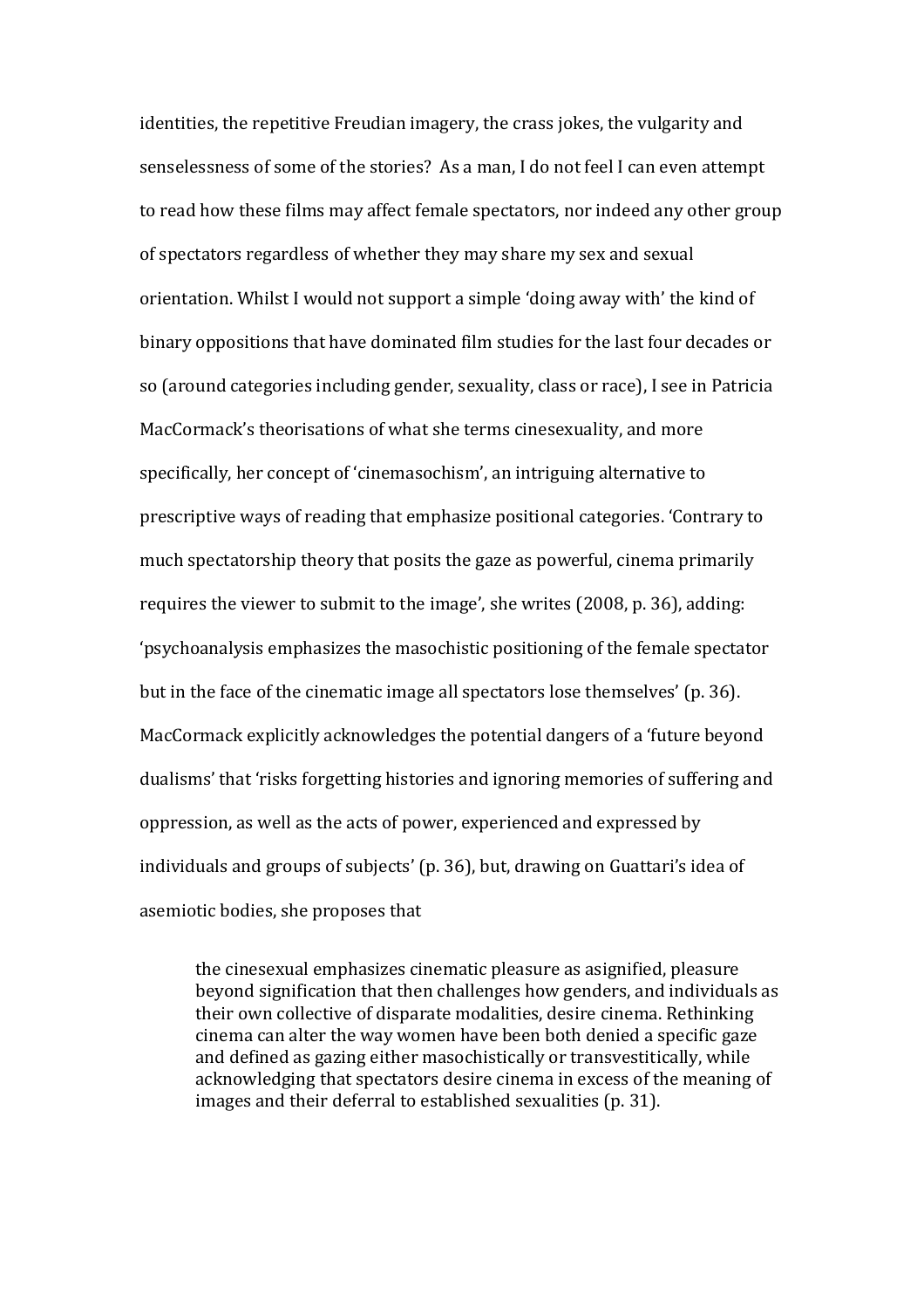She goes on to explain that 'there is power in submission to asignified desire' and that 'submission to asignification is a step rather than the taking up of a marginal position, which questions the politics and value of desiring positions of power' (p. 37). Here and elsewhere in her densely theorised book, MacCormack's ideas echo aspects of the work of Linda Williams (1999), Laura Marks (2000) and Vivian Sobchack (2004) on embodiment and cinema viewing. Speaking of haptic visuality and erotics, Marks writes: 'by interacting up close with an image, close enough that figure and ground commingle, the viewer relinquishes her own sense of separateness from the image – not to know it, but to give herself up to her desire for it' (2000, p. 183). Her definition of haptic visuality coincides with MacCormack's cinexexuality in so far as 'haptic visuality implies making oneself vulnerable to the image, reversing the relation of mastery that characterises optical viewing' (Marks, 2000, p. 185). Sobchack also argues that 'we need to alter the binary and bifurcated structures of the film experience suggested by previous formulations and, instead, posit the film viewer's lived body as a "carnal third term" that grounds and mediates experience and language, subjective vision and objective image' (2004, p. 60). One of the aspects that these important writings have in common is the call for new ways of experiencing cinema, especially with regards those cases where, as MacCormack puts it, 'many of the images directly affront the spectator to dislike them' (2008, p. 40). Going a step further, these writers convincingly challenge the very notion that certain films, images or sexual practices that may be regarded as perverse or even degrading (to women, to homosexuals) are recuperable as pleasurable and desirable for spectators belonging to those groups.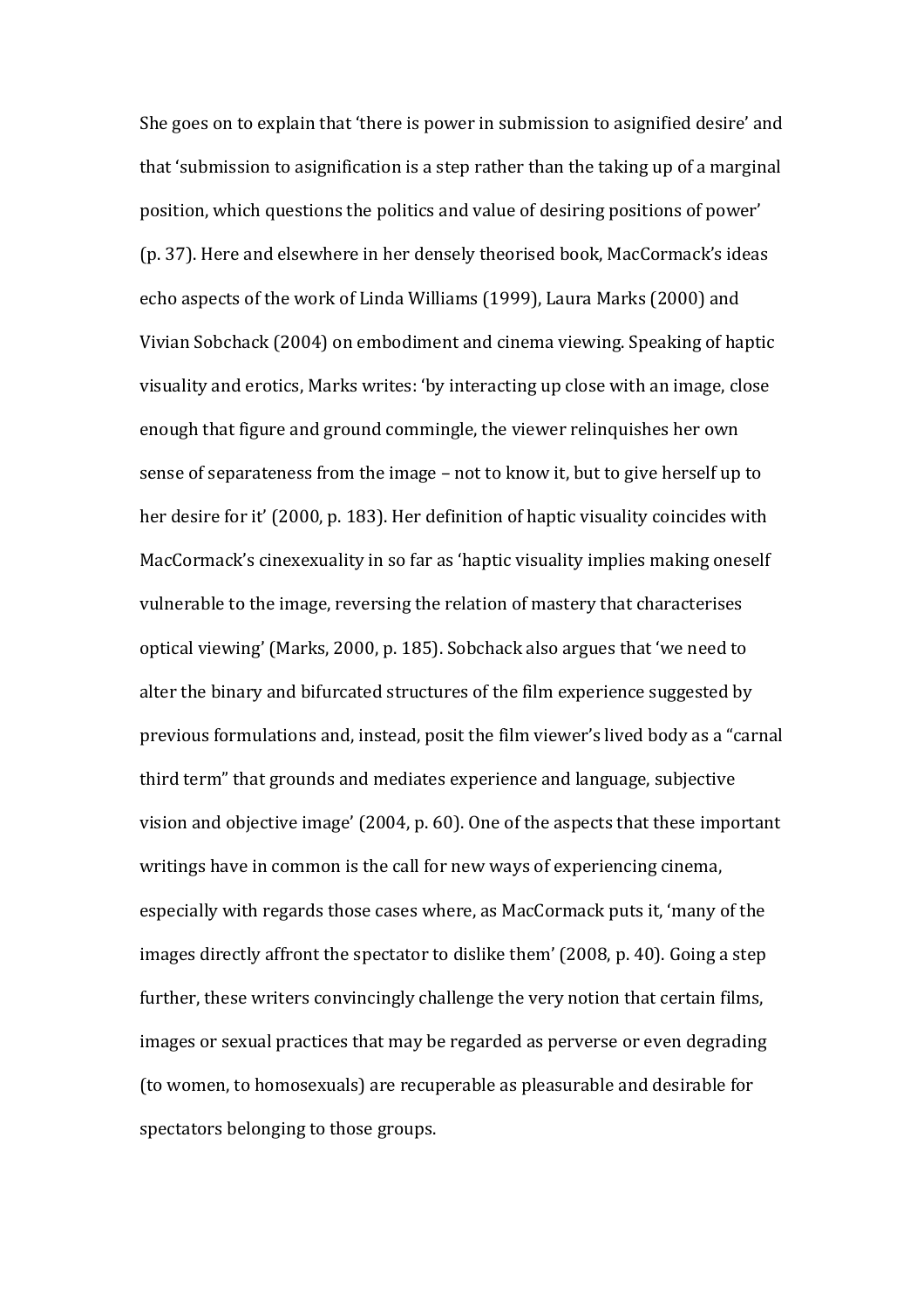In her ground-breaking study of so-called hardcore pornography, Linda Williams helpfully and succinctly spells out the rationale behind, on the one hand, antipornography and, on the other, anti-censorship feminists (Williams, 1999, 16- 33), arguing that 'the central fallacy of all the anti-porn feminist positions [is] that a single, whole sexuality exists opposed to the supposed deviations and abnormalities of somebody else's fragmentation' (p. 23) – her point being that 'a whole truth of sexuality […] outside of language, discourse, and power' cannot exist (pp. 22-23). We have already seen how many of Bigas Luna's films have been described by the Spanish press as 'kinky', 'scandalous', 'perverse', or even 'pornographic' and how many actresses have taken issue with the ways in which the director shot certain scenes or manipulated certain images that made them feel used and exploited. In the films themselves, the succession of sequences clearly meant to provoke a strong reaction in the spectator (instances of S&M in *Bilbao* or *Las edades de Lulú*; bestiality in *Caniche*; ménage-à-trois in a number of films – most famously perhaps in *Las edades de Lulú* and *Huevos de oro*/*Golden Balls* (1993) –; foot-fetishism in *Volaverunt,* sexual violence in *Bambola* and so on) would seem to add to this effect. With their open celebration of excess and abandonment to carnal and culinary pleasures, do these films encourage more physical ways of engagement with the images on the flat screen? Are we meant to smell the garlic or taste the olive oil as well as see and hear what is in front of us? To what extent and in what ways can we touch and feel touched by these images?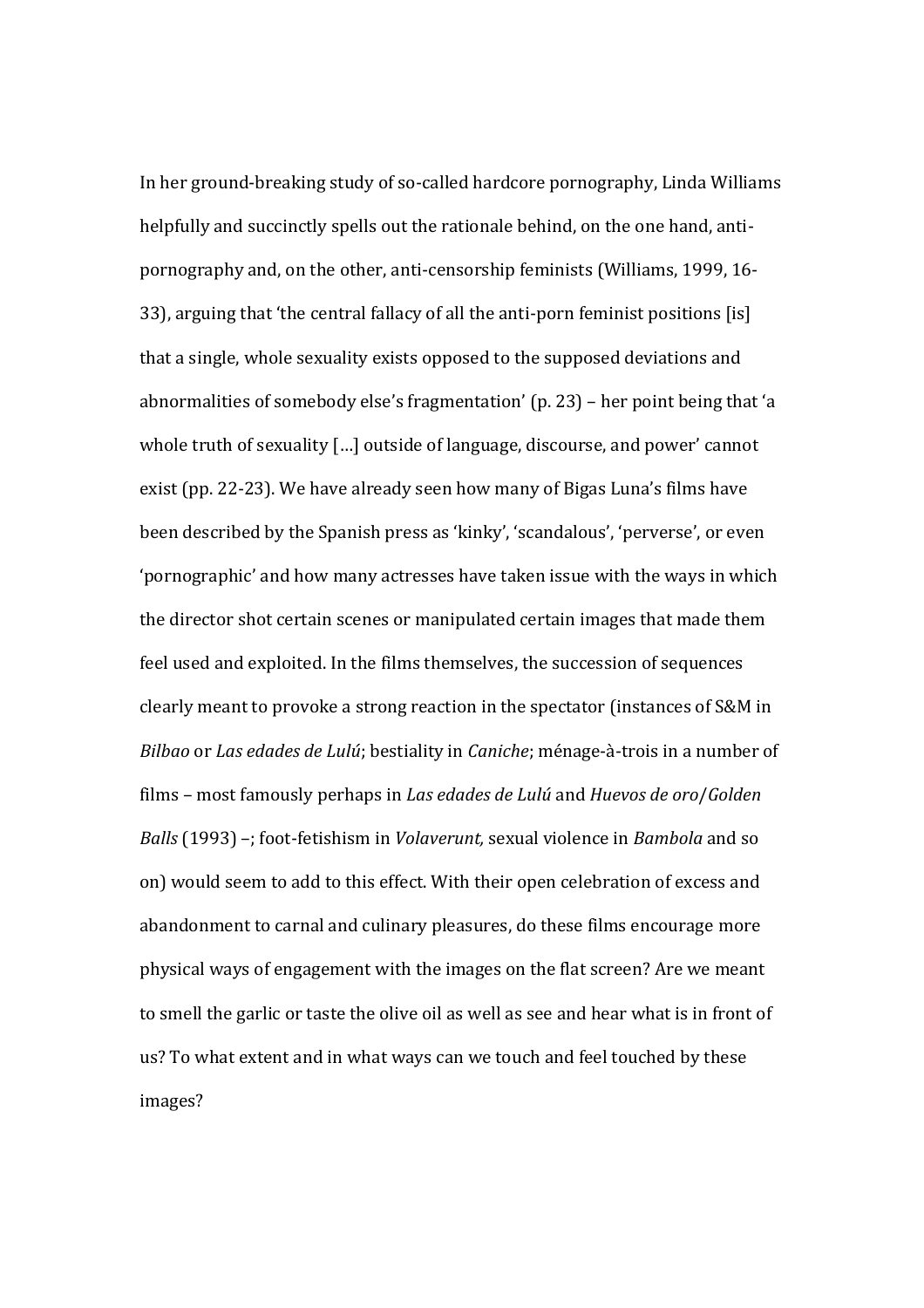#### **Desperately Seeking Pleasure in** *Bambola*

*Bambola* seems an appropriate case study to answer some of these questions in the context of what has been discussed so far. Not only did the film provoke perhaps the most famous and most public row between Bigas Luna and one of his lead actresses, in this case Italian television personality Valeria Marini (who played the leading role of Mina), but like *Bilbao* and *Las edades de Lulú*, it was also announced as 'Bigas Luna's most provocative film' – this time on the promotional poster itself.ix It is worth pointing out that the PR fiasco orchestrated by Marini and the media focus on those aspects of the film perceived as 'scandalous' did not help the critical reception of the film. It is partly due to the poor critical reception of the film that *Bambola* has not received much academic attention to date. After a disastrous opening at the Venice Film Festival (where an unfinished version of the film was screened and received with boos), the film was universally panned. On reviewing the film that followed, the very well received *La camarera del titanic*, the late and highly respected critic Ángel Fernández Santos described *Bambola* as 'verging on the ridiculous', a 'dark well' from which, as in other notorious flops (referring to *Las edades de Lulú* and *Huevos de oro*), he was able to re-emerge triumphant with a career-saving follow-up (Fernández Santos, 1997). Yet, Bigas Luna has described *Bambola* as the 'freest' film of his career (Bonet Mojica, 1996), one which celebrates 'Italian passion, noise, music and food' and is meant 'to make the spectator smile', 'to reaffirm the will to live intensively' (Calleja, 1996).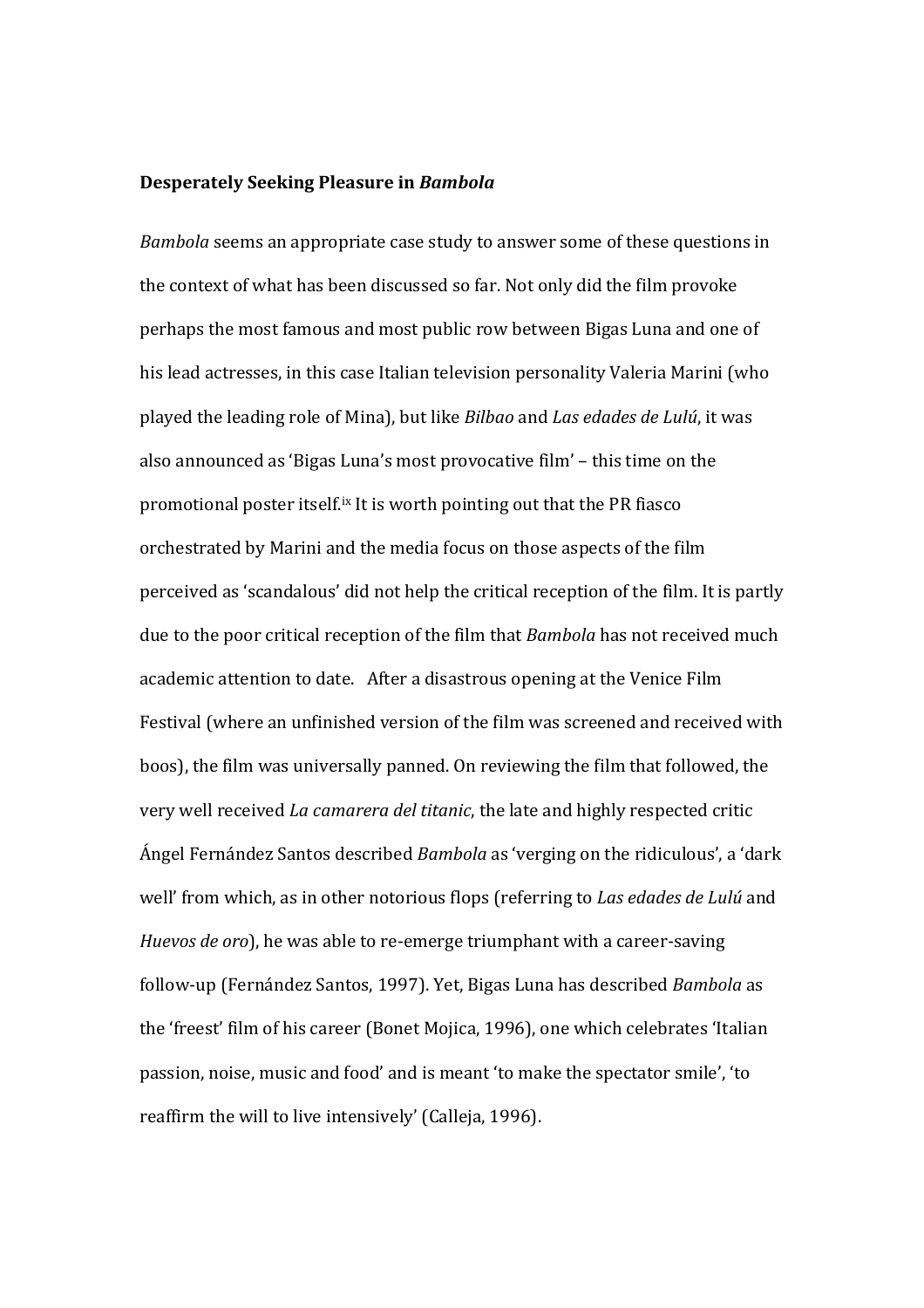Ironically, Marini had personally chosen Bigas Luna to film her in a television advertisement for motor oil, and he then photographed her for the cover of the architecture magazine *Domus* (Bonet Mojica, 1996). As happened with other actresses, the director-actress relationship seemed a very harmonious one… until the actress saw the final cut of the film. In this case, Bigas Luna argues, Marini was unhappy with the way she looked in some scenes, whereas she claims that it was the shocking intensity of the quasi-animalistic sexual encounters with the appropriately named Furio (played by Cuban actor Jorge Perugorría) that had prompted her to ask first for the cuts and then, following the director's refusal to cut but one of the frames, to boycott the promotion of the film (Echagüe, 2001, pp. 10-12). As ever, Bigas Luna threw all sorts of contradictory statements in a plethora of interviews published in national newspapers to promote the film, saying to *El Periódico*: 'amongst many other things, women are sexual objects' (*El Periódico*, 1996) but then insisting that he was not a *machista* elsewhere. Discussing the film with Payán years later, he argued: 'Honestly, I am not *machista*. I love women, I live surrounded by women who adore me and whom I respect', but then confused the situation further by adding straight away: 'I am not a *machista* but I would like to be one. When I see the kind of thug that enters a bar and steals my table and then takes the bestlooking woman in the room, I am jealous. I hate him but I envy him (Payán, 2001, 78).

The Spanish poster of the film shows an item of black lingerie with a label that reads 'Valeria Marini's little knickers' against a white background, further highlighting the objectification of the film's female star. The trailer opened with a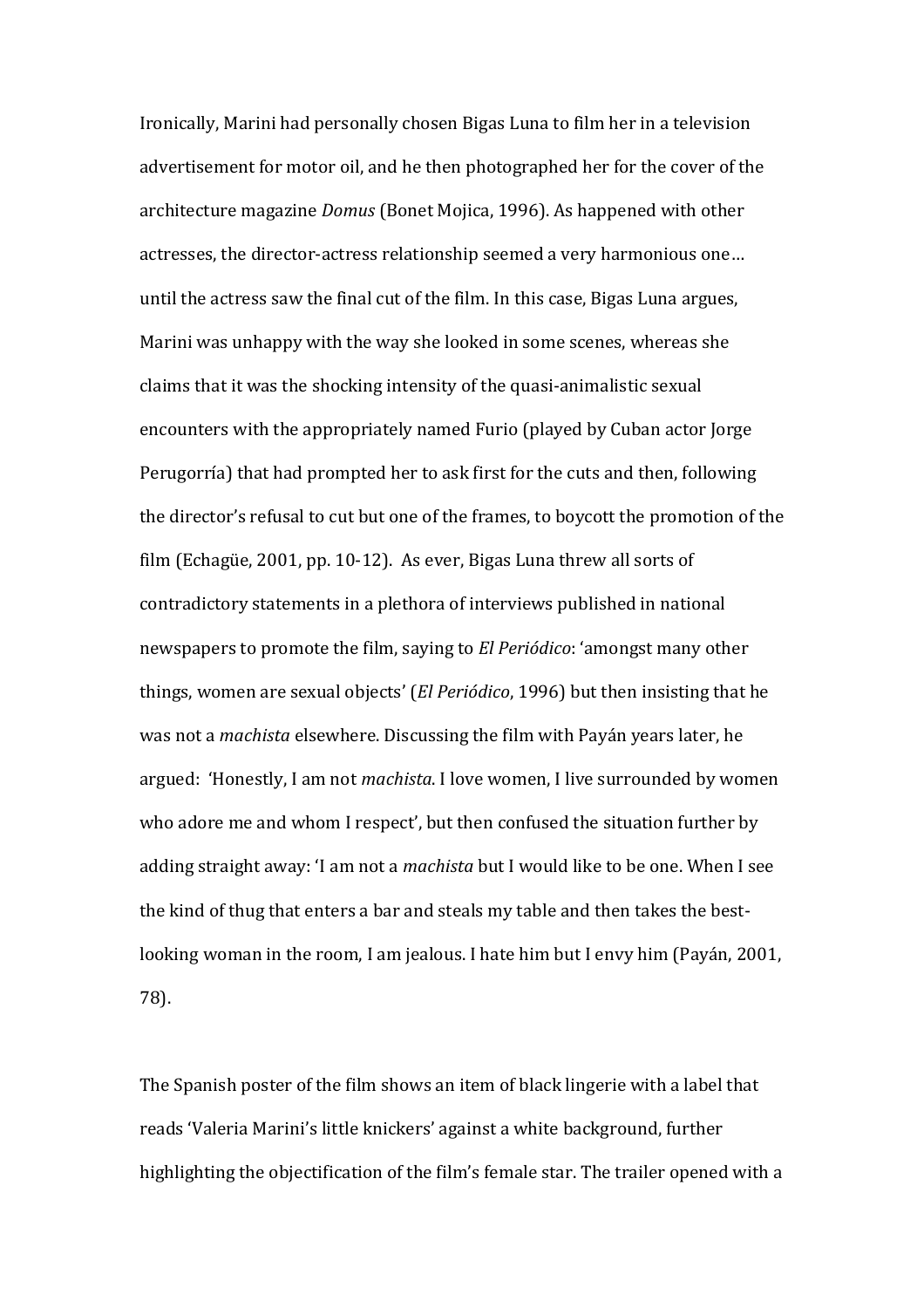black background, with the title of the film superimposed in large, bright red font, followed by the text 'a film by Bigas Luna' and the names of the main actors in white, in a way that is reminiscent of the opening credits of *Jamón, jamón* (in that case the text was superimposed on the black surface of an Osborne bull). All text apart from the word *Bambola* then disappears as we hear the screams of Mina in one of the most vigorous sex scenes of the film, metonymically represented by her goat being bounced up and down on the bed due to the (offscreen) movements of the two main characters. The goat appears five times in this two-minute trailer, only to reveal the actual sex scene at the very end. The trailer is packed with extracts from some of the most psychologically brutal scenes of the film, some of which will be analyzed later in this essay. It also highlights the key symbolic imagery, which, as one has come to expect from a Bigas Luna film, consists mainly of highly sexualized animals and food.

To say that these factors do not predispose the feminist or queer spectator to read the film in a positive light is an understatement. The story itself does not help either. The far from idyllic setting (a run-down trattoria by the delta of the river Po and a nearby prison are the main scenarios) is for Italy what Los Monegros was for Spain in *Jamón, jamón*: it certainly focuses our attention on the characters and the story. *Bambola* and *Jamón, jamón* are also very similar in their basic plotline: against all odds, the beast temporarily seduces the beauty, but that animalistic masculine force inevitably leads to tragedy. The similarities go further: where in *Jamón, jamón* we had Silvia (Penélope Cruz) constantly preparing paella and tortillas for a family business, in *Bambola* Mina prepares their Italian equivalent: pasta and pizza… and where we had phallic ham bones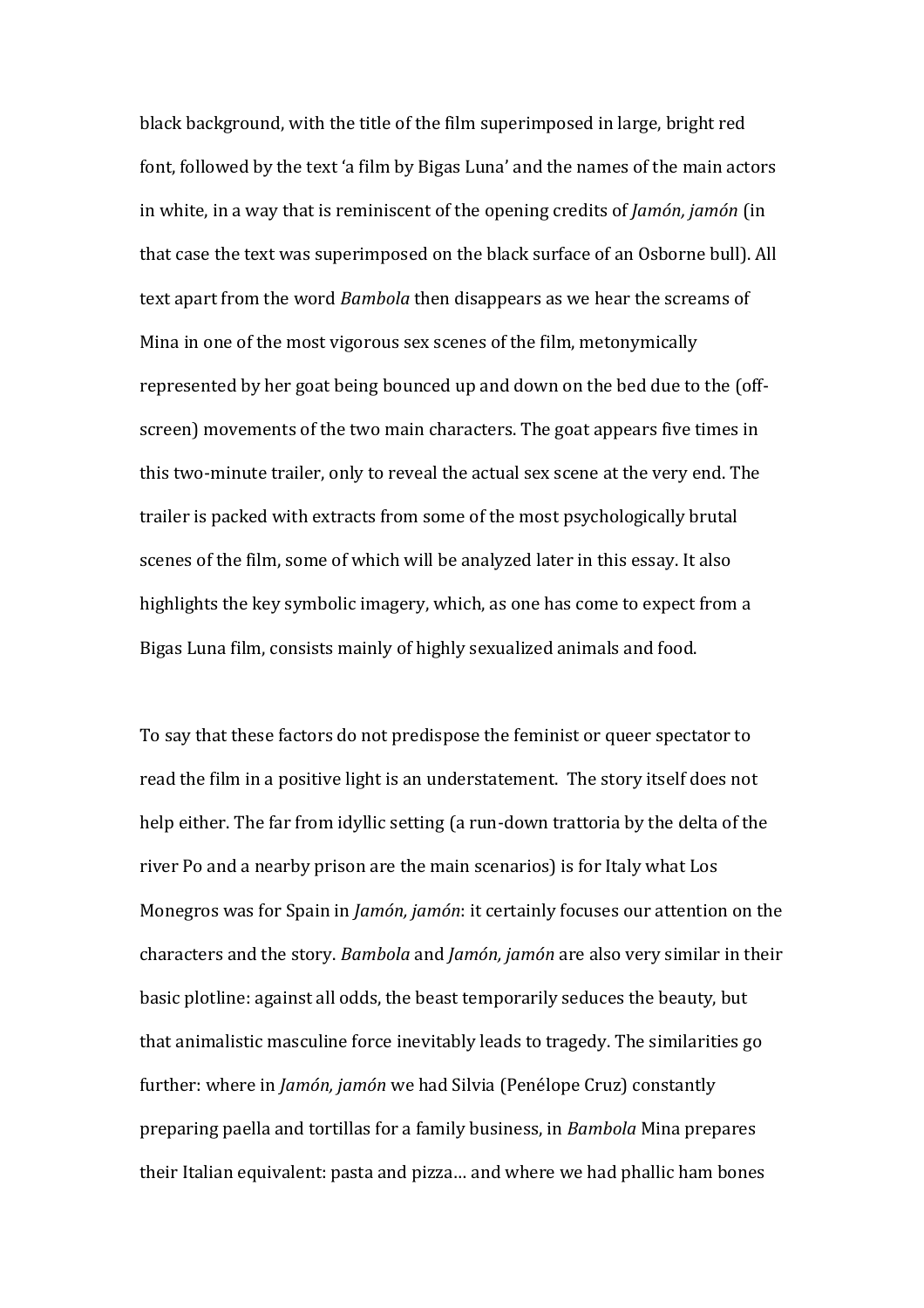we now have phallic *mortadella di bologna* and eels.

In order to develop an analytical trajectory that takes account both of the cinesexual and the sexual political, the essay will now focus on those moments in the film that are particularly violent and unpleasant – the violent sex scenes between Mina and Furio and the rape of Settimio (Manuel Bandera) in prison. First, let us go back to the trailer briefly. Bearing in mind MacCormack's explanation of cinesexuality and, judging from the way in which the trailer is edited, the film would be appealing to cinesexuals and open to a cinesexual reading. 'Cinesexuals are always in constant want of cinema […] We seek to look before anything can be seen', writes MacCormack (2008, p. 53). Despite being unusually packed with plot-spoilers, the trailer for *Bambola* cleverly incites high levels of expectancy by withholding some of the visual information. During the repeatedly shown goat-bouncing scene the spectator may wonder whether the off-screen screams are the result of an assault or a violent sexual act, even a rape. Is the woman whose screams overwhelm the soundtrack trying to fight off a rapist or are her screams the result of an intensively pleasurable consensual sexual experience? The trailer insistently cuts back and forth to this same scene, interspersed with shots from other key scenes, such as the moments prior to Settimio's brutal rape and Mina's accidental first encounters with Furio in prison (including the moment when he is taken away by security staff while he screams her name, declaring his love). We see Mina sensually introducing some spaguetti in her mouth (her head tilted backwards as she swallows it) and Furio squeezing a raw eel with his dirty hands, close to Mina's body, then threatening to make a stew with her pet goat if she disobeys him. Other footage from the prison shows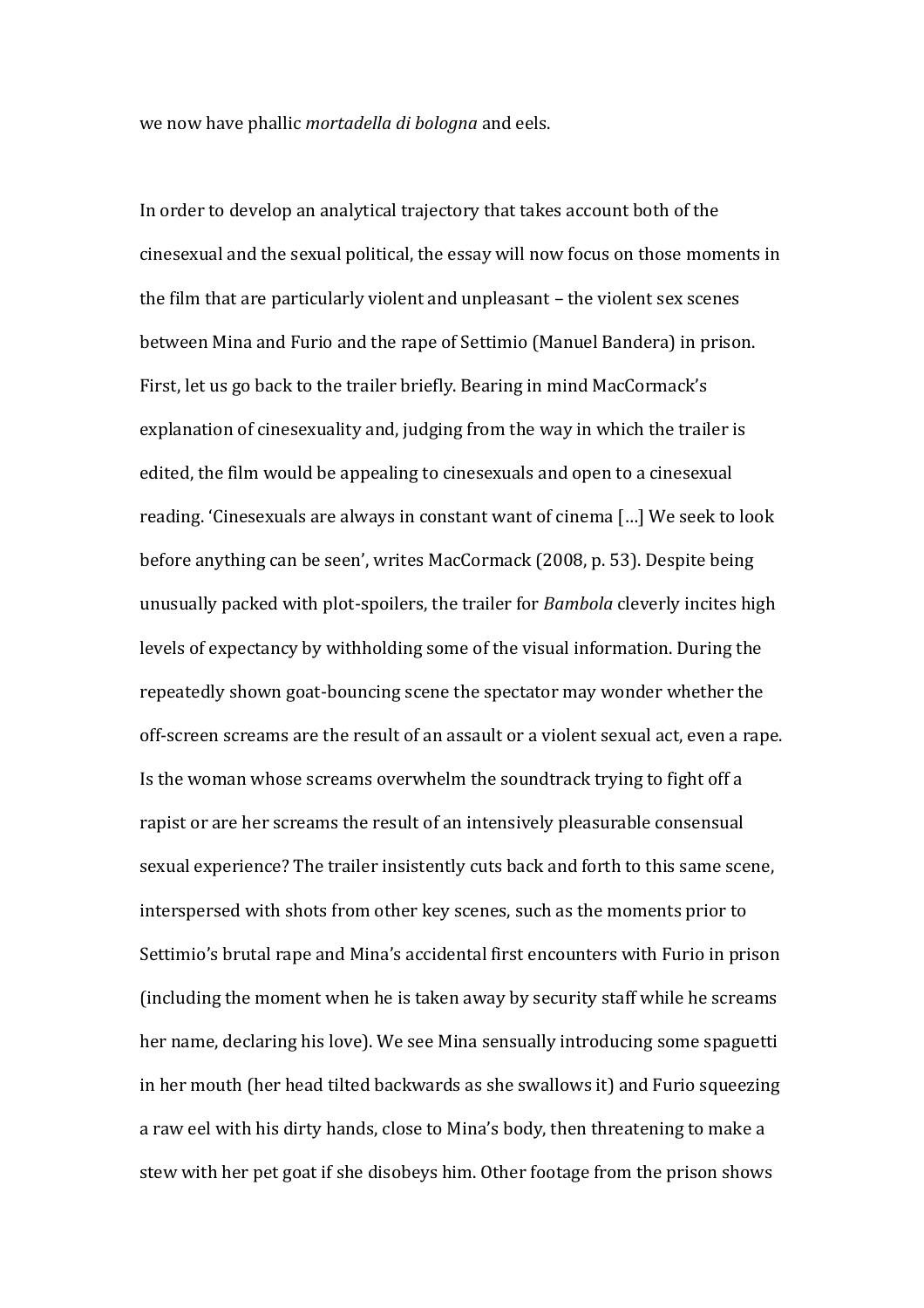Furio desperately begging Mina to bring him her used knickers, then carving her name on his cell's wall with a knife. In the midst of all this visual and dramatic intensity, there is talk of pasta, tomato sauce and cooked eels. Despite the message of incongruity and crudeness that the story, as previewed in the trailer, may have sent to the spectators, the rapid succession of highly sexualized images would have most certainly appealed to their senses, encouraging some sort of involvement with them. Applying Lyotard's concept of 'passibility' from fine art to cinema, MacCormack writes: 'the simple idea of taking pleasure in what we would not presume is pleasurable is an impasse that is possibility' […] 'coming to these images with disinterest rather than extreme expectation of unpleasure […] will correlate with our openness of thought' (2008, p. 57).

It is with this 'openness of thought' that we approach the first sexual encounter between Mina and Furio here. Mina is persuaded by her gay brother Flavio (Stefano Dionisi) to visit Furio in prison and calm him down so that he leaves his Settimio alone (despite Settimio's presumed heterosexuality – he had a short fling with Mina – Flavio is in love with him). The prison warder leads her to a meeting place he had arranged with Furio. It is a long and distressing path through a semi-derelict prison building, suggesting that they will be completely isolated. The walk to the meeting place creates an uneasy feeling that will characterize each of their sexual encounters, resulting in a disquieting mixture of fear and excited anticipation every time. When Mina eventually reaches the room, it becomes clear that it is not only an isolated part of the building, it is also an insulated, padded cell. As she looks around the unfamiliar, empty and frightening space, POV shots from her perspective on a hand-held camera add to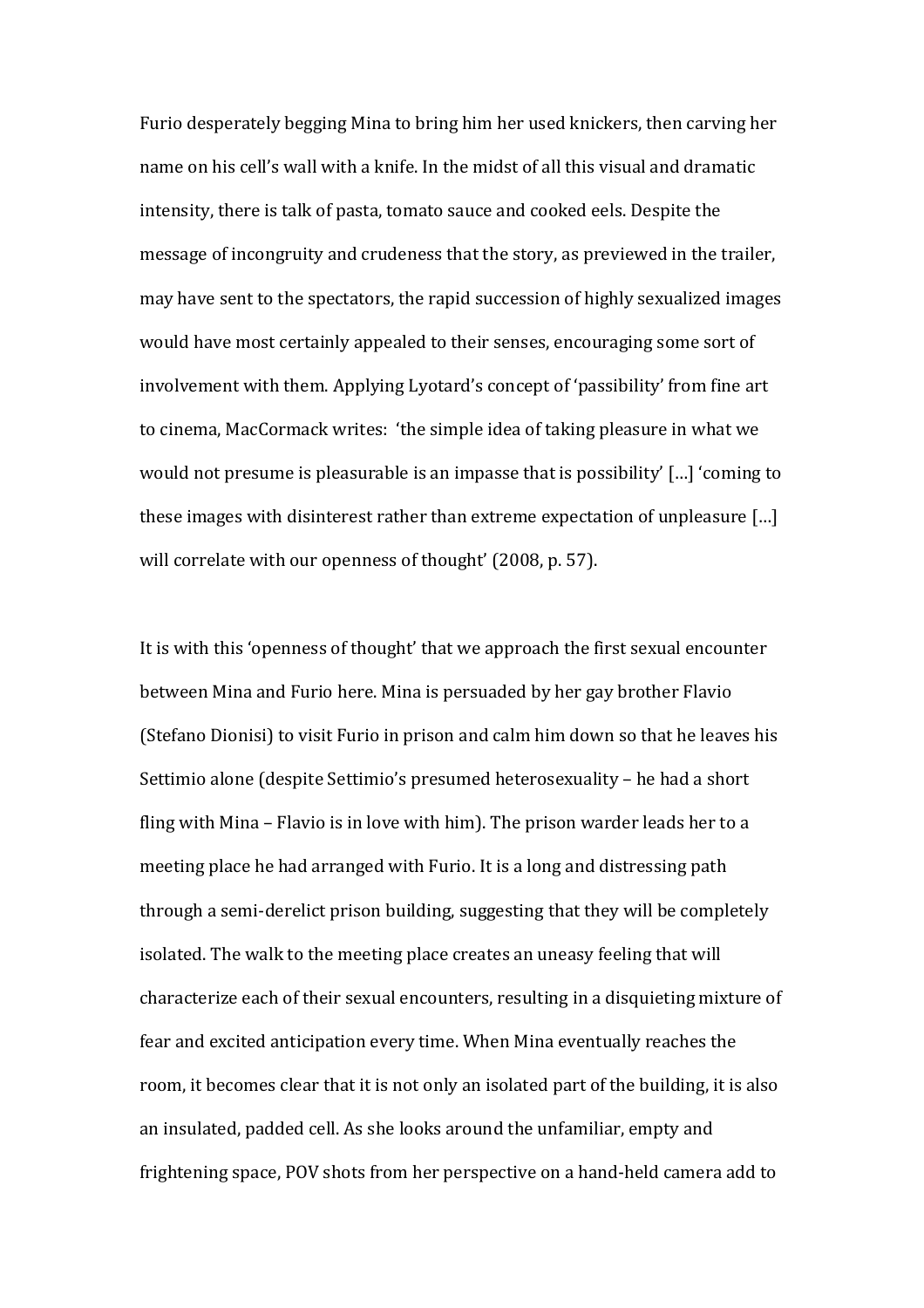the feeling of unease and disorientation, are further emphasized by her falling on to the floor when one of her high heels catches in a small gap between the floor panels, giving the impression of entrapment (the first of several times she is symbolically 'hunted-down' and ensnared) and emphasizing what will be a submissive sexual role in the relationship that she is about to initiate with Furio. This image of the hunted-down, vulnerable, precious prey is repeated throughout the film, strengthening her association with her pet goat Lilli (which Furio constantly man-handles and threatens to cook and eat). Far from reassuring, the arrival of Furio into the scene will only heighten the sense of danger. He is naked under a semi-open, stained bathrobe – the main garment he wears throughout the film – revealing a very hairy torso that emphasizes his beastly side. He turns the light off and locks the door behind him as soon as he enters the room, using an intimidating torch to point directly at her face first, then at his arm, to show her the word BAMBOLA carved into his arm, still scabbed over. During the rest of the scene, he aims the torch at different parts of her body, a common S&M practice meant as the ultimate objectification of the human body: the light is directed at those single body parts (usually orifices) that need to be 'used' at different times. Regardless of the coincidental sadomasochistic content of this scene, the point of interest for us resides in that the visual dissection and objectification of the body, not the depicted S&M practice, here creates the kind of dehumanizing effect that MacCormack describes in her explanation of cinemasochism (2008, pp. 47-48).<sup>x</sup> Importantly for a cinema spectator, the darkness of the room where the action is taking place, evokes the darkness of the cinema. The potent light of the torch directed at Mina in the middle of all this darkness also affects our sight – dormant as a result of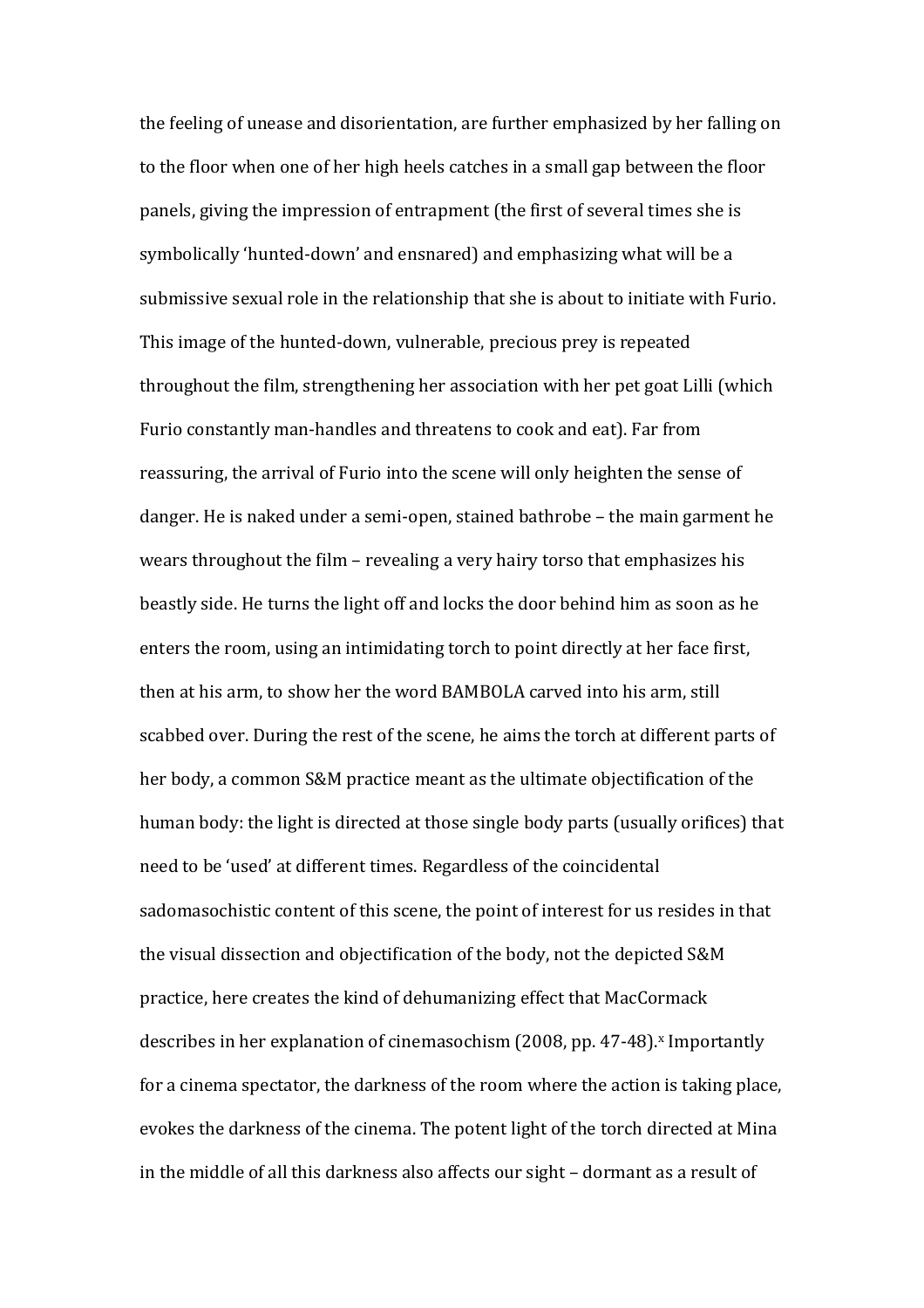the darkness of the cinema and of this scene in particular. This effect enables an easier *sensorial* identification with her; her sight, like ours, is disturbed by the strong light in the darkness, whilst Furio's face is further animalized by the indirect lighting coming from the back of the torch. Mina's heavy breathing (the soundtrack is intensified in this insulated environment) and Furio's dialogue add to this effect: 'Do you know where we are?' he asks, explaining that this was an isolation cell for prisoners with serious mental health problems: 'if they became unruly, they were locked away here so that nobody could hear them. Nobody will hear you either'. He demands she get up and get undressed, the torchlight following her around the room as she runs, pointlessly attempting to escape. The first surprise comes when she gets undressed and reveals that she is wearing the pair of used underpants that he had sent her. This will be the first of many apparently inconsistent events that will characterize this relationship: one moment she appears to detest him and runs away, the next she wants him. Importantly, beyond the obvious fetishism, the exchange of used underwear will come to symbolize the 'primal', animalistic aspect of their sexual attraction to each other, one that is ruled by the senses, one may even say, by their basic instincts; and one that is meant to appeal to the same instinct in the spectator. As he kisses her (a more appropriate way of describing it would be 'devours her'), close up shots of their mouths and tongues intensify the action in ways that, as Marks has argued in the context of video, underscores the 'tactile' quality of the image (2000: 170-76). Furio finally drops the torch, indicating that the power balance has titled slightly as a result of her acknowledgement of *her* desire for him –no longer a hapless victim. The primal aspect of this sexual encounter is further emphasized by his furious and audible smelling of her neck ('you smell so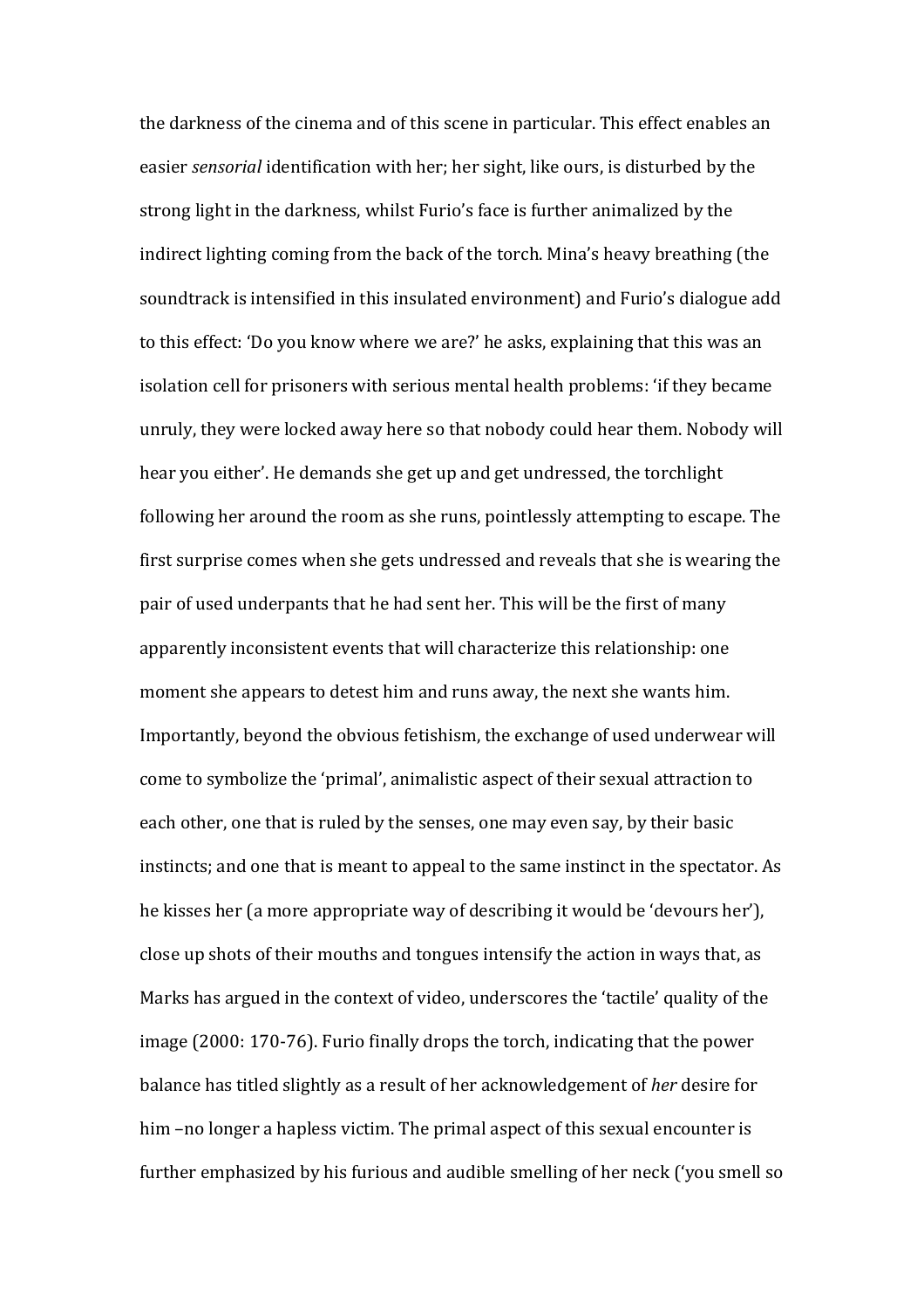good') before licking her body. Beyond the visual, the senses of touch, smell and taste are heightened for the cinesexual spectator. Furthermore, Mina's screams can be heard after the camera leaves the prison, during a transitionary travelling shot that leads us away from the prison and, along the river, into the trattoria in the early hours of the morning, perhaps suggesting the extraordinary length of the sexual encounter, but also disjointing image from sound in a way that, as we have seen in the analysis of the trailer, incites further curiosity in those images that we do not see.

In the first conversation with brother Flavio, she says that he did not force her but he did hurt her: 'he is a beast' (…) 'I am scared, I am confused because I liked it'. This 'confusion', that will characterize their violent relationship, could suggest a negative stereotypisation of the female character, but it is also revealing in other ways. Mina seems trapped in a gender economy that dictates that she should love 'a man with a soul' as she tells Furio in her second visit. Hence, when discussing their relationship with her brother she often utters the words 'I love him' and she asks Furio to kiss her (although the kisses always turn into more aggressive biting). Furio pointedly confuses soul and body, offering his sex to her while exclaiming: 'This is my soul, take it'. The usual lingerie ripping and forceful penetration follows, to the soundtrack of Mina's hard-to-read screams. In this second visit Mina wanted to tell him that she was pregnant. Instead, in view of Furio's response, she keeps quiet about it, and, in tears, swears to herself that he will never know. If in the first visit her secretly wearing his underwear had affected the power balance, here the secret knowledge of her pregnancy augments this effect. After the event, she gives him that piece of underwear he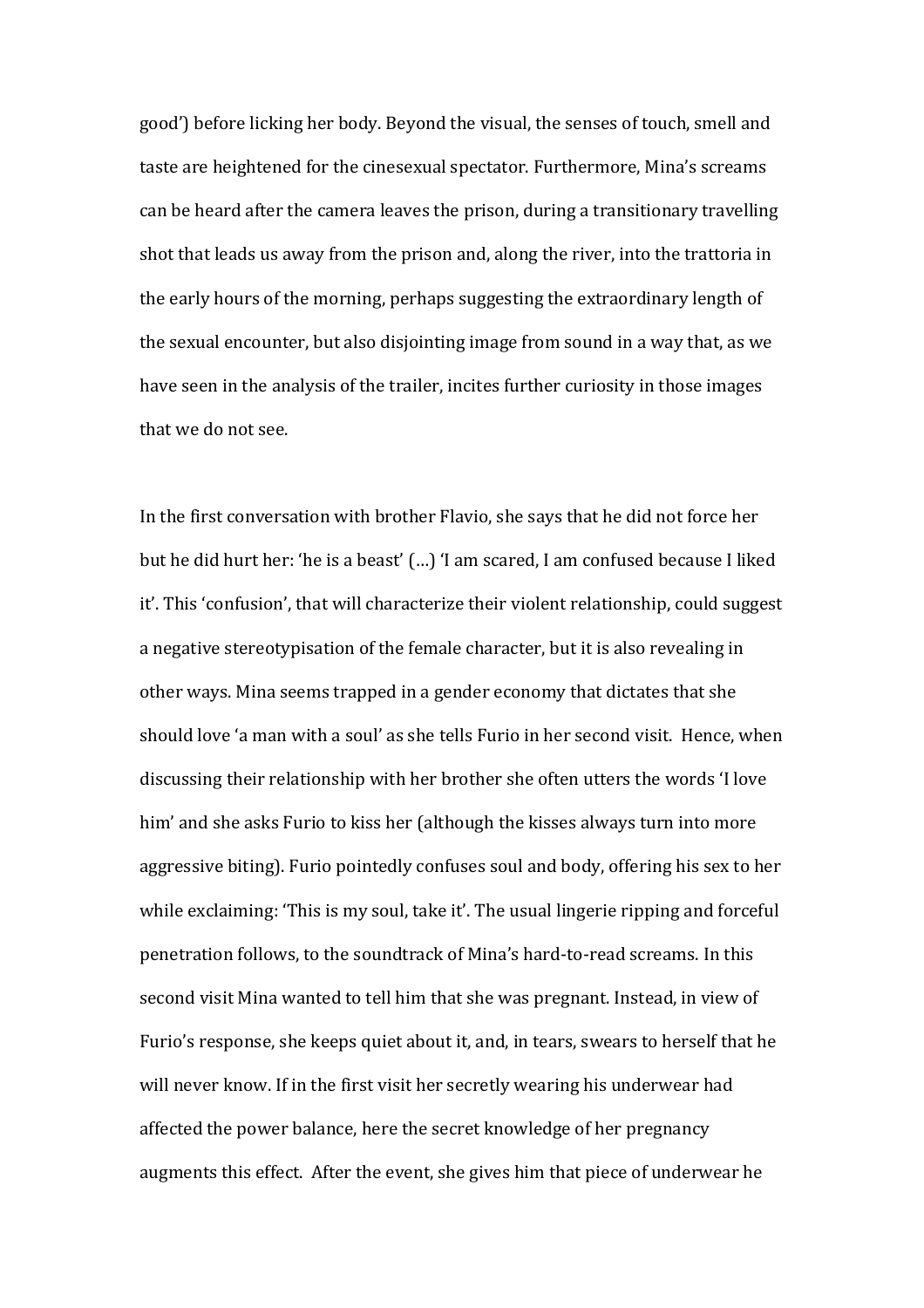had been asking for.

The structure of the first two sexual encounters is characteristic of the other four that will follow. After his early release from prison (due to 'good behaviour'), Furio turns up at the trattoria and within minutes he is demanding that she kneel down and practice fellatio on him. She pushes him away (into the river) and escapes. The scene that follows, and its accompanying music soundtrack, is a classic cinematic chase. Once again, Mina is the prey, hopelessly trying to escape from the (now armed) hunter, running through a field of flowers. Once again she falls, once again, she gives in to his sexual advances. Again, he rips her underwear apart and, again, he takes her from behind, on a very rough silty surface by the riverbank. She holds on to the soil while he penetrates her, her hands and her face dirty with silt. The screams, the close-up shots of her hands and face covered with silt, once again appeal to the spectator's sensorium beyond the screen. In all the scenes, sex takes place on rough floor surfaces. The bed is 'too soft' for Furio, who insists that everything about him will be 'hard'. Back home and, as in the other instances, Mina initially resists. Yet, she has another surprise in store that, once again, momentarily reverts the power balance. Despite the initial resistance, when he initiates the sexual contact she asks: 'Aren't you going to rip my knickers?' The scene that follows is the one showed repeatedly in the trailer, where the goat is made to bounce up and down on the bed with the couple's strenuous movements, while we hear Mina screaming off camera. The notorious eel scene follows, with Mina's confusion deepening further. She first confesses to her brother that she loves Furio, then tells Furio that she is unhappy because he wants to fuck and she wants to make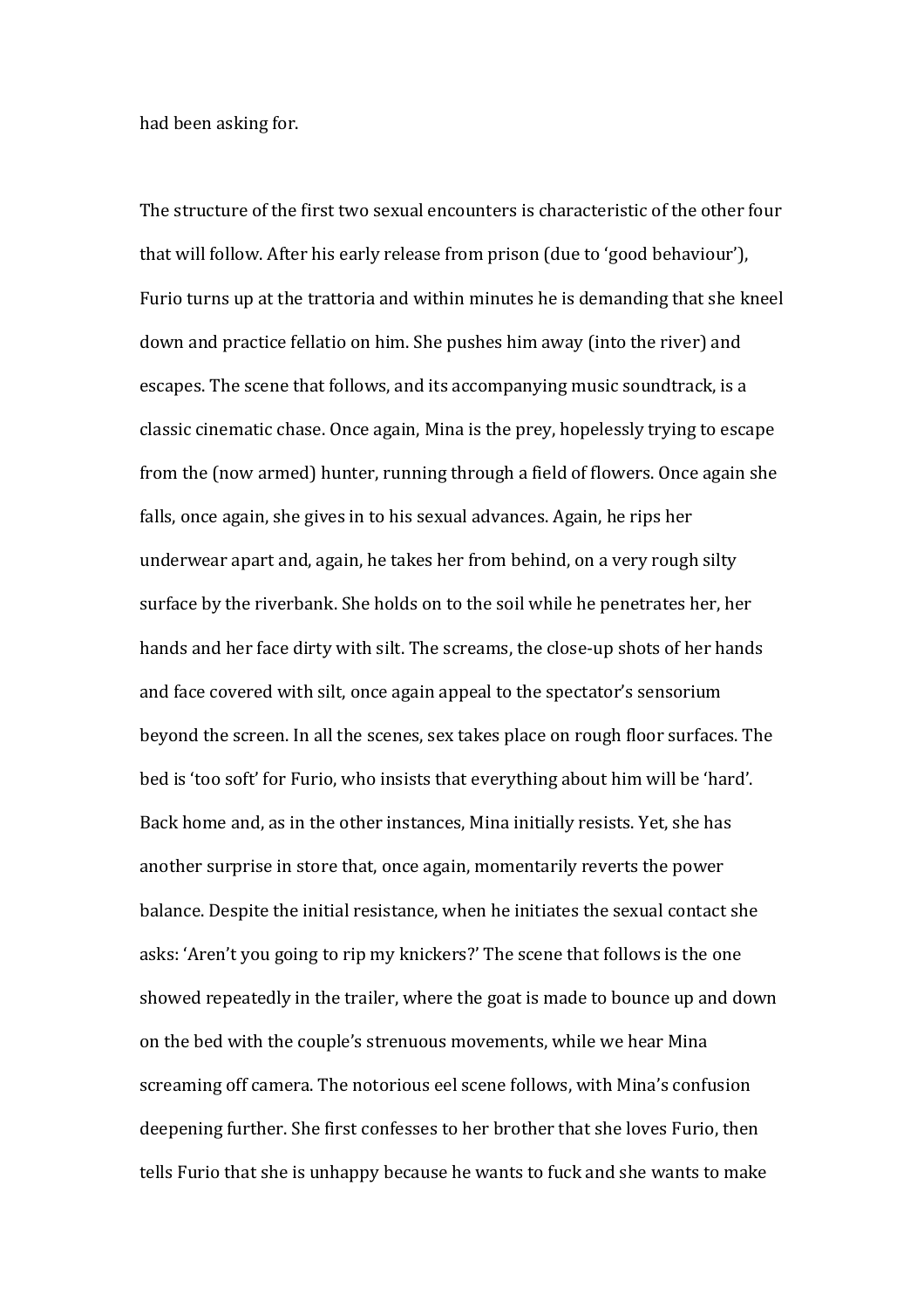love. When he asks her to show him how to make love, however, they focus on passionate kissing to start with, but the sex that follows is no different from before. She calls her a whore and rubs an eel against her body. He wraps the wet fish around her legs and then his, going all the way up to her breasts, ending by wrapping it around her neck. Close up shots of his dirty nails as his hands hold and rub the eel, of their sweaty bodies, or of his dirty, worn-out underwear would seem designed to provoke abjection in the spectator. For the cinesexual, however, the visual emphasis on touching, the inferred smell and touch of the fish against the bodies, or the graphic tasting of each other's skin will only heighten the sensorial experience and draw one further in, for one last time. This will be their final encounter. Having tried to kill Flavio, Furio attempts to forcefully have sex with Mina again, but this last chase will end up with him dead, shot from behind by Flavio.

Throughout the film, it is suggested that Furio sees Mina's homosexual brother Flavio as a threat. Not only does he have to share Mina's love and attention with him, as her brother, Flavio will stand up for her and, in his case, there is no danger of 'confusion' with sex, even though Furio makes the point of showing him his penis just after having a shower, perhaps as a way of provoking him or reinstating his own masculinity before the queer threat. Furio will then try to literally exterminate him, first by chasing him with a gun, then by setting fire to the boat where he is hiding from him. In prison, Furio had arranged for the brutal rape of Settimio by some other prison mates, mainly to 'make' Settimio forget Mina and, through Flavio, to get her attention (her first few visits to prison were to visit Settimio). In some ways, Settimio's rape scene visually anticipates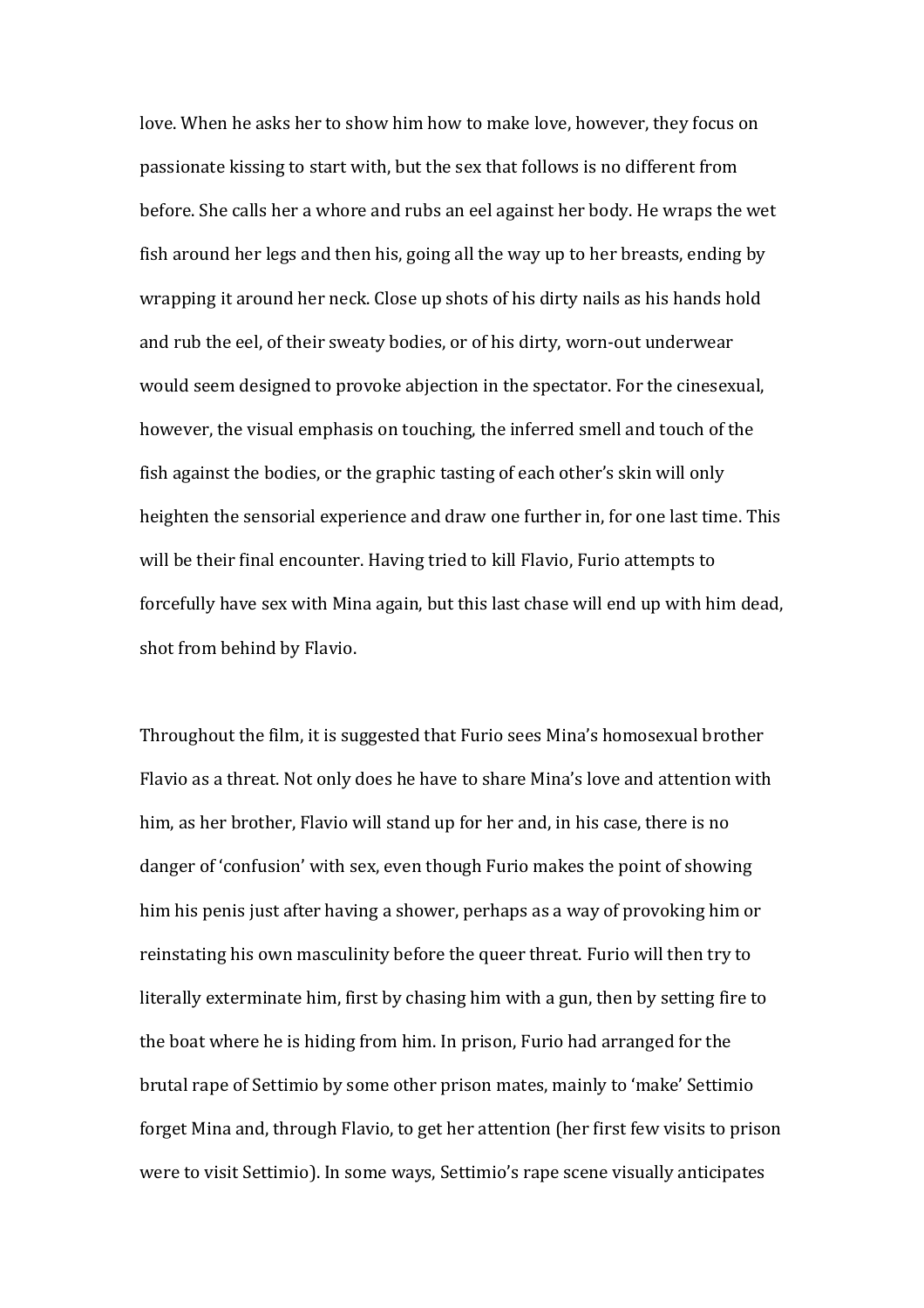the violence that Mina will experience at the hands of Furio, except here, Flavio has no desire for these men and no way of reverting the power imbalance. In the prison kitchen, while peeling potatoes, three other inmates attack him, first forcefully dunking his head into a bucket full of water. He is then furiously raped by one of them, while the other two pin him down to a table, demanding that he recites out loud a pasta recipe and force-feeding him full heads of garlic, putting a picture of Flavio holding Lilli (the goat) right in front of his face and commenting how they would cook the goat and how tasty it would be. The goat and the pasta (as well as Flavio's picture) emphasize the link between this rape and Furio's future sexual relationship with Mina. The parallelism is visually emphasized with the way in which the rape is shot, especially the darkness of some of the shots, which, as we have already seen, will also dominate Furio and Mina's first sexual encounter shortly afterwards and, in my reading, are a direct reflection of the darkness in the cinema. Shots of Furio voyeuristically looking on, crouching in a corner (smiling and licking his fingers with excitement) also highlight his cruelty, as well as his pansexual appetite.

The emphasis on food during this scene (the recipe, the discussion of tomato sauce, the garlic) may well enhance our sense of taste and smell, the dramatic close-up shots of the faces of the rapists and their victim may well enhance our sense of touch, encouraging us to adopt a cinemasochistic position here. Yet, even with an 'openness of thought', the psychological violence of these images brings representational politics back into the frame and the cinesexual position goes out of the window. Although there is no room here to discuss the representation of homosexuality in Bigas Luna's films, it is perhaps enough to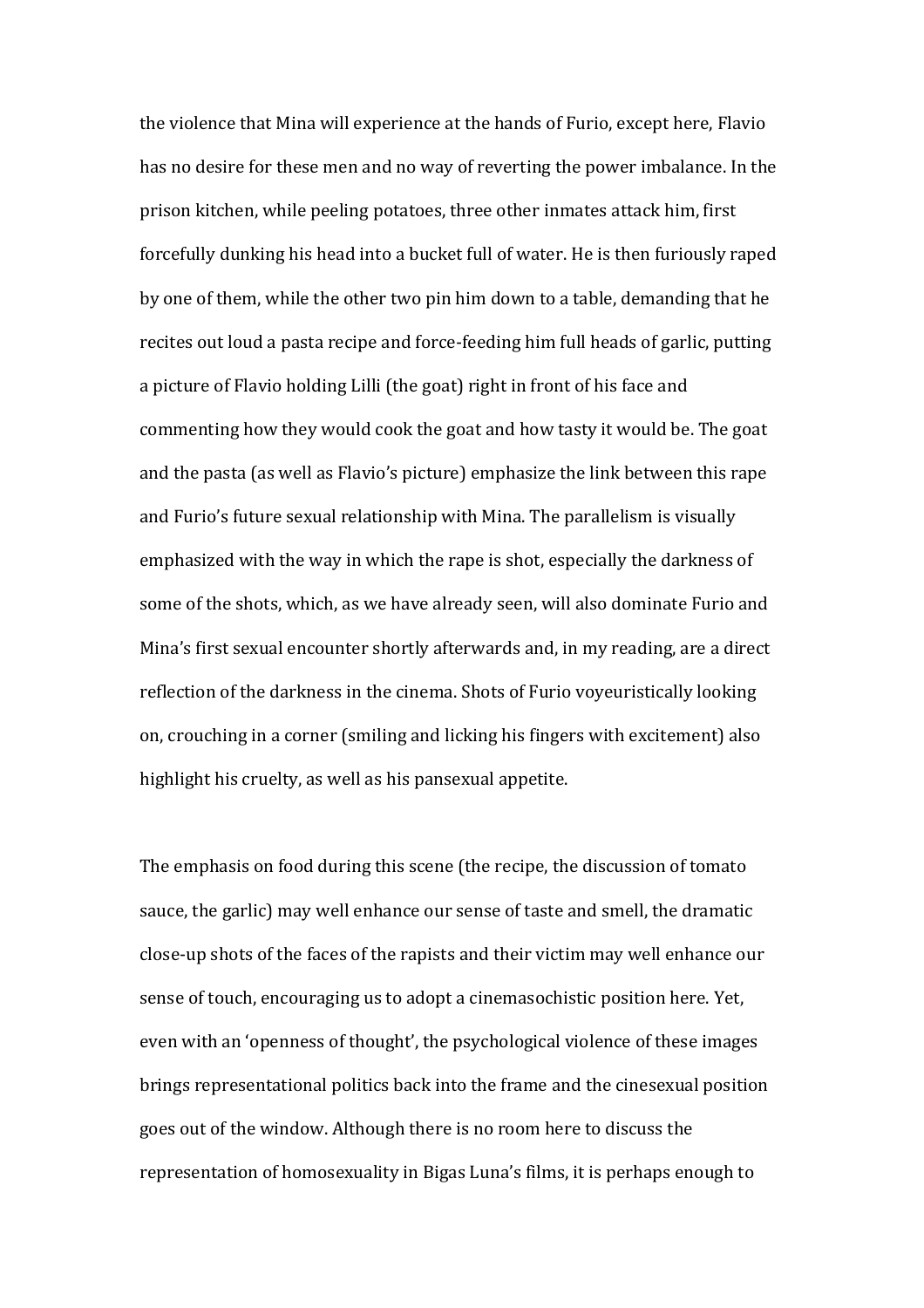point out here that the other well-known example of homosexual representation in his filmography is contained in the S&M sequences in *Las edades de Lulú* (famous for being Javier Bardem's first acting role), which are also dominated by extreme brutality and pain, sexual abuse, forceful penetration and psychological violence. The problem is made worse in *Bambola* with the suggestion that the rape somehow managed to switch Settimios's sexual orientation, 'turning' him gay: 'Prison is a very strange place: murky issues often become clear and what one may have thought was clear may become murky', Furio says to Mina following the rape, adding that 'things are in the process of becoming clearer for Settimio right now'. To make things worse, when Settimio tells Flavio what happened, Flavio finds it amusing that the rapists forced him to recite a pasta recipe while they raped him and downplays the act by laughing and asking which recipe was it. The problematic representational politics do not end there. Flavio tells Settimio not to worry because, as a child, he was also raped: 'Still, I am happy…', he says. This is followed by an uncomfortably long pause before adding '… [I am] happy to have found my sexuality'. The last scene of the film, set at the train station (the setting of Flavio's childhood abuses) suggests that Flavio and Settimio end up together as a couple, running the trattoria and keeping Lilli the goat as a stand-in daughter. Mina leaves on a train to give birth and bring up her baby elsewhere and start a new life.

To suggest that someone can somehow 'turn' homosexual or discover their sexuality as a result of rape is as suspect as the suggestion that Mina discovered real sexual pleasure in the abusive relationship with Furio, and here lies the difficulty with the cinesexual approach: the spectator may try to become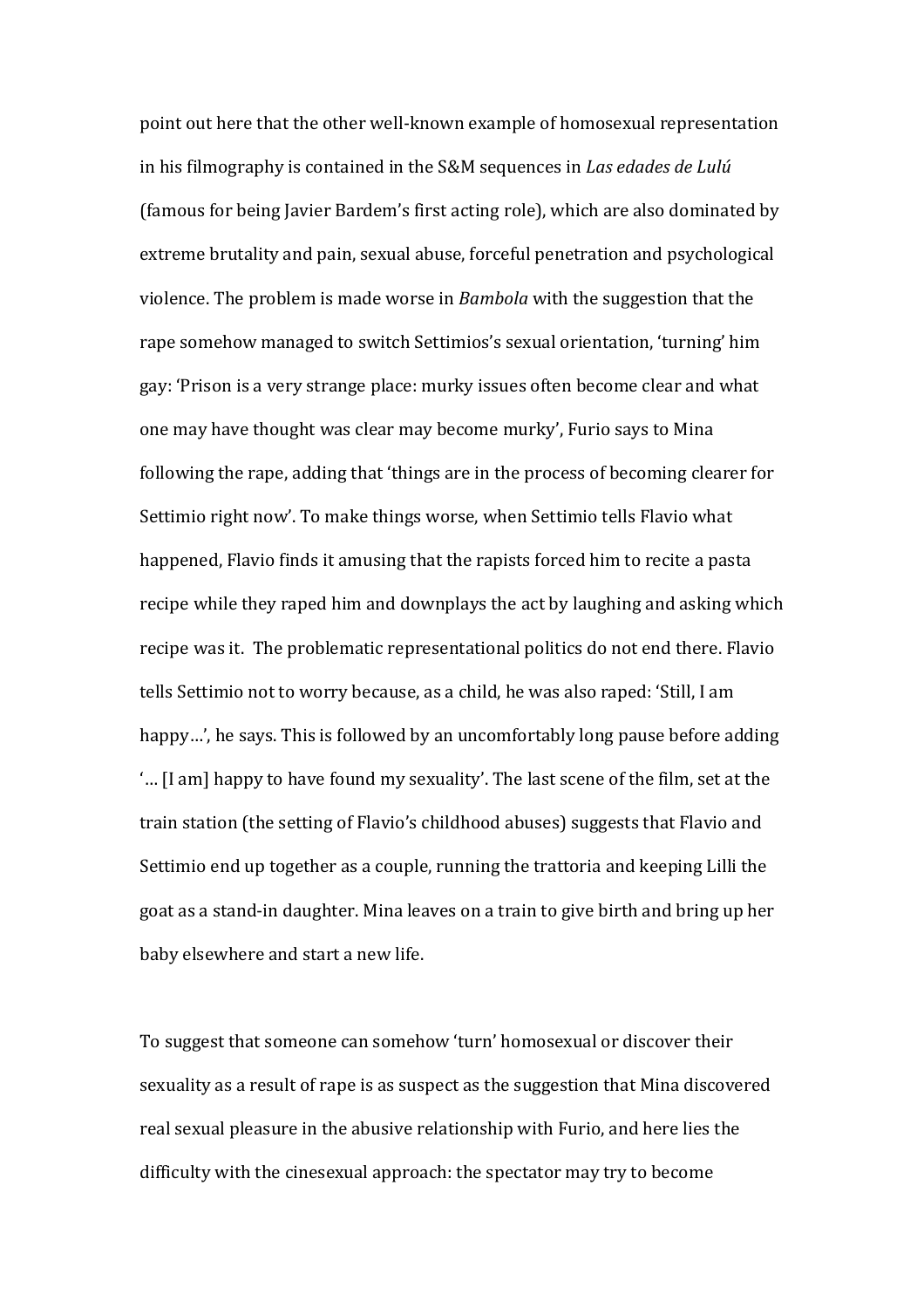'emancipated' and find alternative ways to enjoy asignified images, 'foresaking the power to look for submission to the affect produced by what is seen' (MacCormack, 2008, p. 44), but one really would have to become inhuman to reach the level of abstraction required to find these images pleasurable.

Yet, beyond the highly problematic gender and sexual politics, *Bambola* may have a redeeming element in Mina's motherhood and the promise of a new life as an independent single mother, away from the domesticity implied in her old job at the trattoria. When discussing sexism in the films of Bigas Luna, Pisano writes: 'masters like [him] know […] that only we women are capable of being really free, that life is in our hands and therefore our ability to transmit [men's] genetic codes. In the worst cases, man, incapable of giving life by himself, executes his power by killing' (2001, p. 179, n 23). Her words echo those of Adrianne Rich (1976) and many other feminists who, since the 1970s, have been discussing the empowering value of motherhood. These words are also reminiscent of Bigas Luna's own argument when discussing the concept of the macho, as seen earlier in this essay. One could read *Bambola* as another attack on *machismo*. In the end, Furio ends up dead whilst Mina is not only about to start a new life for herself, but also to create one by giving birth. Furio's excessive masculinity and physicality is not too far apart from other arguably demeaning representations of the macho in Bigas Luna's filmography (the closest perhaps are the characters played by Bardem in *Jamón, jamón* and *Huevos de oro*). The phallic imagery is equally laughable here: at his worst moments, Furio walks around with a gun in his hand, pathetically trying to impose his will on Mina or Flavio, but his handling of the gun proves highly ineffective and it is a gunshot that ends up killing him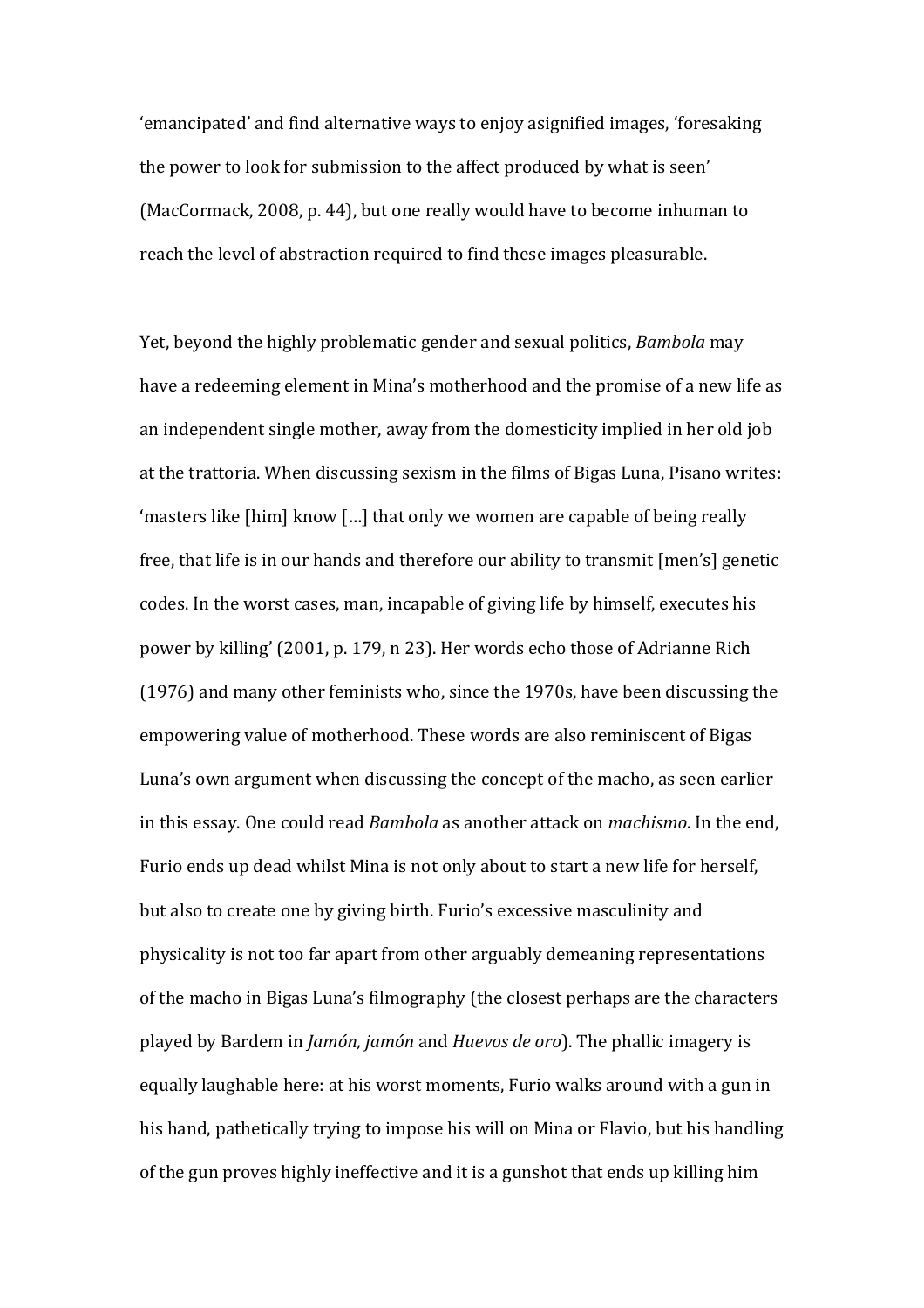off. He is the hunter turned hunted. For all his emphasis on phallic sexuality, his penis is never seen and, as happened in those two earlier films, the phallic symbol *par excellence* is pointedly destroyed, symbolizing the threat of castration for which the character has the need to overcompensate (if, in *Huevos de oro*, the all-important skyscraper collapses before our eyes, here the eel is vigorously chopped up by Mina just before her last sexual contact with Furio).

As shown in this essay, female representation in the films of Bigas Luna and public discourses around them are highly ambiguous and problematic. Through their symbolic excess and an intense and constant appeal to the senses, the films do encourage a visceral reading that may transcend conventional approaches to film. The claims of cinesexuality are that images take us up and possess us in ways that conventional readings have yet to come to terms with. Put another way, conventional readings are not able to take account of our submission to those images, and have instead placed too much emphasis on the Cartesian visual frame. We could describe this move towards cinesexuality as part of a broader tendency that Patricia Clough (2007) calls 'the affective turn', that is, the tendency to reinsert the human sensorium into the critical frame. However, what this new tendency has not been fully able to account for, despite reassurances to the contrary, is the extent to which pleasure is always already political. Like Mina/Bambola in the film, we as spectators are ensnared in the filmic machine between the political and the pleasurable, precisely at that place where these two elements cannot be made whole. This chapter has tried to maintain this incompleteness, since to foreclose the argument too early (towards the political or towards the pleasurable) will always curtail the radical potential of the filmic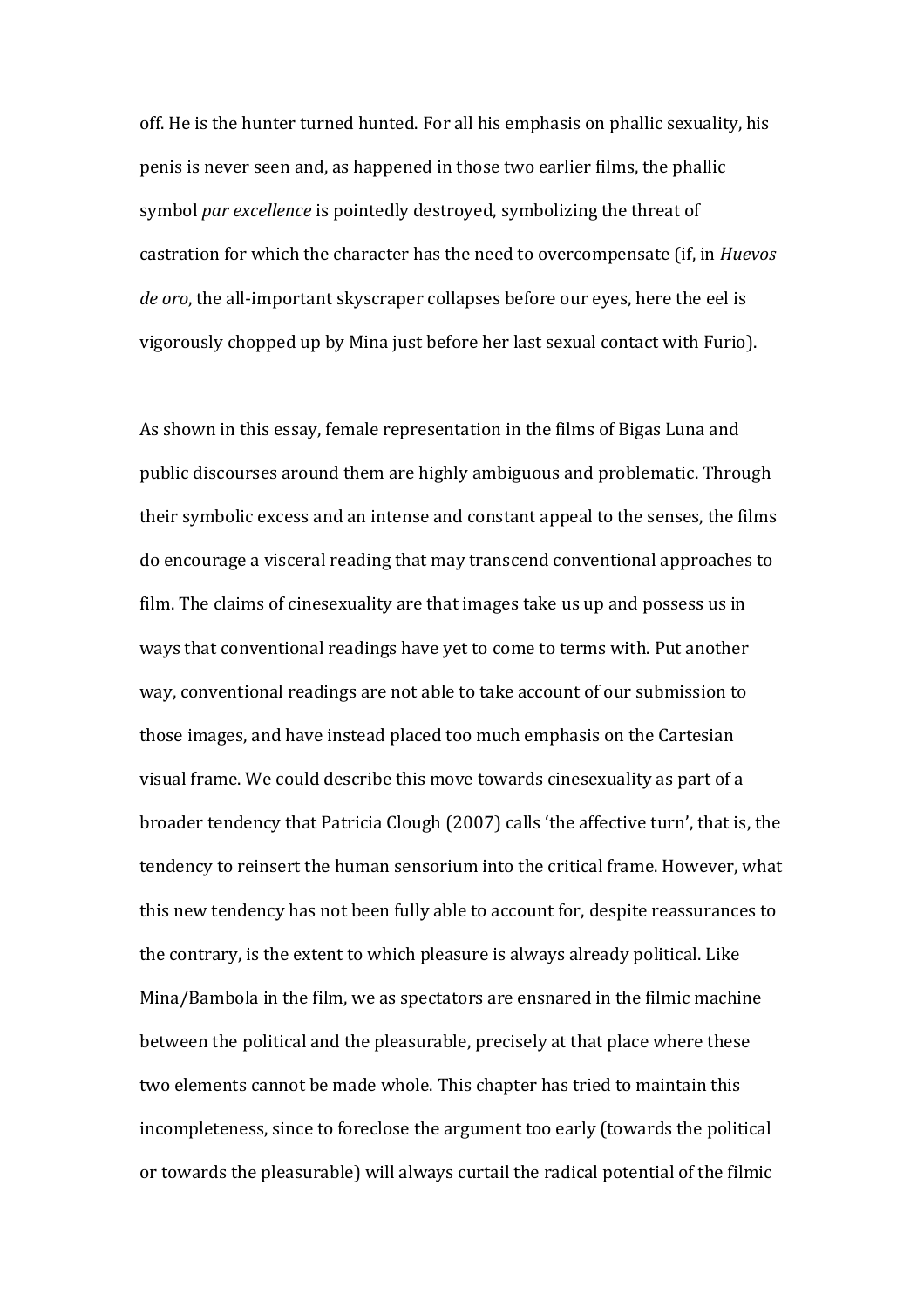idiom itself.

As we have seen, hovering around this incomplete dualism of politics and pleasure are a set of public discourses connected to the figure of Bigas Luna himself, which enriches and problematises further any attempt to experience the images in isolation. From his very earliest films, partly due to his own public utterances and the way the films were promoted, questions have always been asked about Bigas Luna's sexual politics, his attitude to women, his relationships with female actors and the intention behind the violent sex scenes that dominate his films. In other words, in this case, the figure of the director/auteur haunts these films in a way that affects the pleasure/political dualism quite explicitly. His recent films, however, have been less ambiguously favourable towards women. Bigas Luna has described the protagonist of *Yo soy la Juani* – a '*poligonera*' who escapes the limitations of her life in the periphery of the city to become a star – as 'the princess of the twenty-first century, no longer the victim of the *macho ibérico*' (Bigas Luna 2006).<sup>xi</sup> This suggests that the representation of female friendship, female sexuality and independence signals perhaps not so much a change in the director's politics of representation, but in the society that his films have strived to represent. One could see in La Juani – who, like Mina, ends the film alone in a train, leaving her past behind – a much more liberated version of previous female characters in Bigas Luna's films. Signs of this liberation were arguably always there, but prior to *Yo soy la Juani*, the films can be read as portraying older social models which prevented earlier heroines from confronting their male counterparts in the manner in which Juani famously does: 'I love it when you get all jealous, but do not push it, mate, I am free. Don't you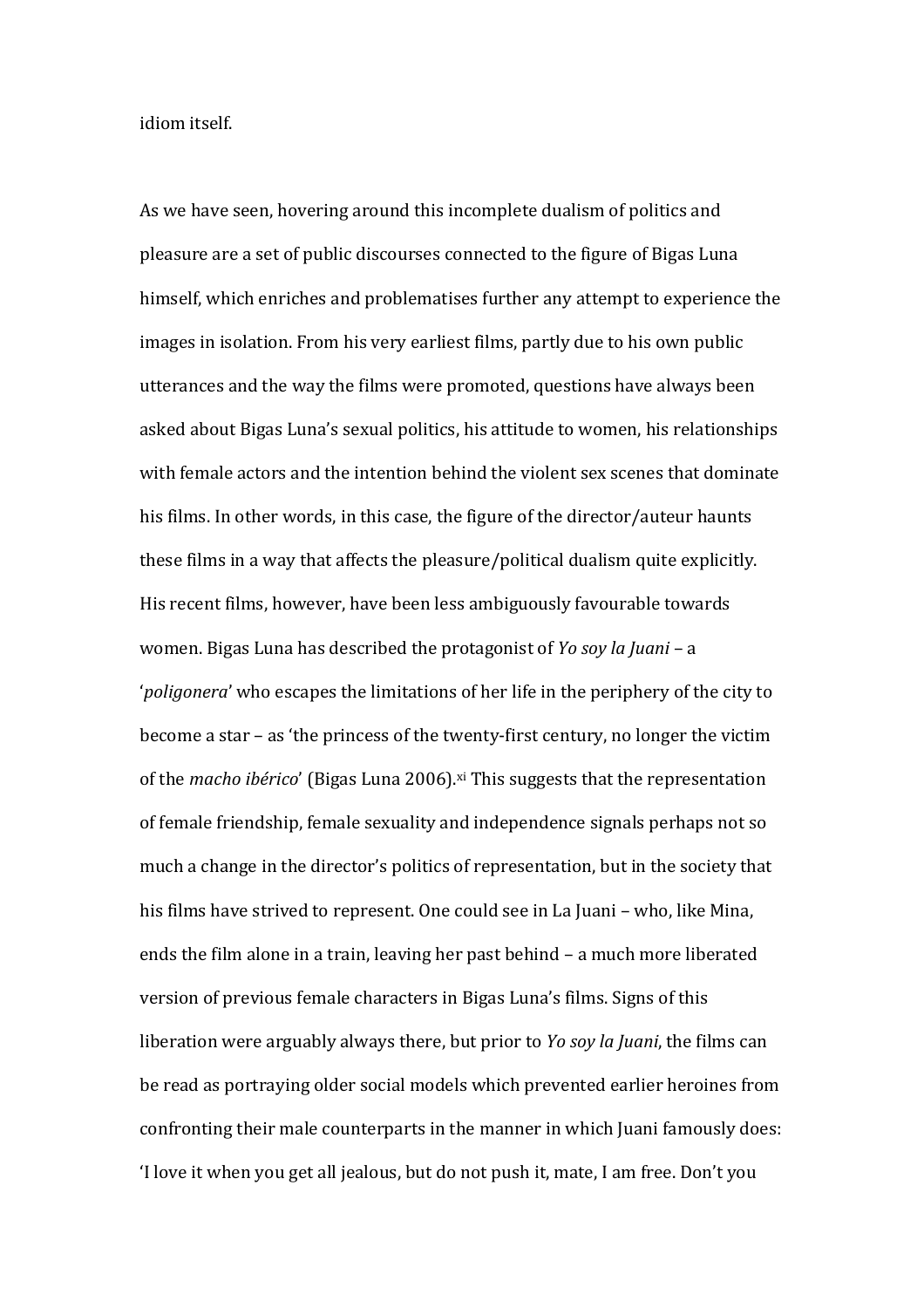ever forget that'.

# **WORKS CITED**

Arenas, José (1990) 'Angela Molina, tranquila ante las amenazas del productor de la película 'porno' *ABC* (26 de mayo).

Ballesteros, Isolina (2001) *Cine (ins)Urgente. Textos fílmicos y contextos culturales de la España postfranquista* (Madrid: Fundamentos).

Bigas Luna y Cuca Canals (1994) *Retratos ibéricos. Crónica pasional de Jamón, Jamón, Huevos de Oro y La teta y la luna* (Barcelona y Madrid: Lunwerg).

Bigas Luna, Juan José (2006) Interview included in the 'extras' DVD included in the special edition of *Yo soy la Juani* (Madrid: Manga Films).

Bonet Mojica, Lluís (1996) 'Bigas Luna: Bambola es mi filme más libre, lleno de excesos e ironía', *La Vanguardia* (25 de octubre), p. 47

Caballero Oscar (1996) 'Bigas Luna rodará una trilogía latina en Italia, Francia y España' (12 de abril), *La Vanguardia* p. 52

Calleja, Pedro (1996) 'Las nuevas perversiones de Bigas Luna', *Primera Línea* (noviembre).

Clough, Patricia Ticineto (2007) 'Introduction', in Patricia Ticineto Claugh (with Jean Halley) (eds) *The Affective Turn. Theorising the Social*. (Durham, NC: Duke University Press), pp. 1-33.

Deleyto, Celestino (1999) Deleyto, Celestino (1999) 'Motherland: Space, Femininity, and Spanishness in *Jamón, Jamón* (Bigas Luna, 1992)' in Peter Evans (ed.) *Spanish Cinema: the Auterist Tradition* (Oxford: Oxford University Press), pp. 270-85.

Echagüe, Jaime Vicente (2001) 'Del jamón al prosciutto', *Bambola* booklet in 'El cine de TVE' DVD series, Suevia Films.

*El Dominical de El Periódico* (1997) 'Esta vez me he desnudado yo' (unattributed, 16 de noviembre), p. 30.

*El País* (1990) 'El erotismo de Las edades de Lulú llega a los cines de Madrid' (unattributed, 6 de diciembre)

*El Periódico* (1996) 'Bigas Luna: 'Me he divertido mucho haciendo *Bambola*'' (unattributed, 24 de octubre), p. 49.

Evans, Peter William (2004) *Jamón, Jamón. Estudio Crítico (*Barcelona: Paidós).

Fernández Santos, Ángel (1997) 'El desquite de Bigas Luna' (27 de octubre).

Fouz-Hernández, Santiago (1999) 'All That Glitters is not Gold: Reading Javier Bardem's Body in Bigas Luna's *Golden Balls*' in Rob Rix and Roberto Rodríguez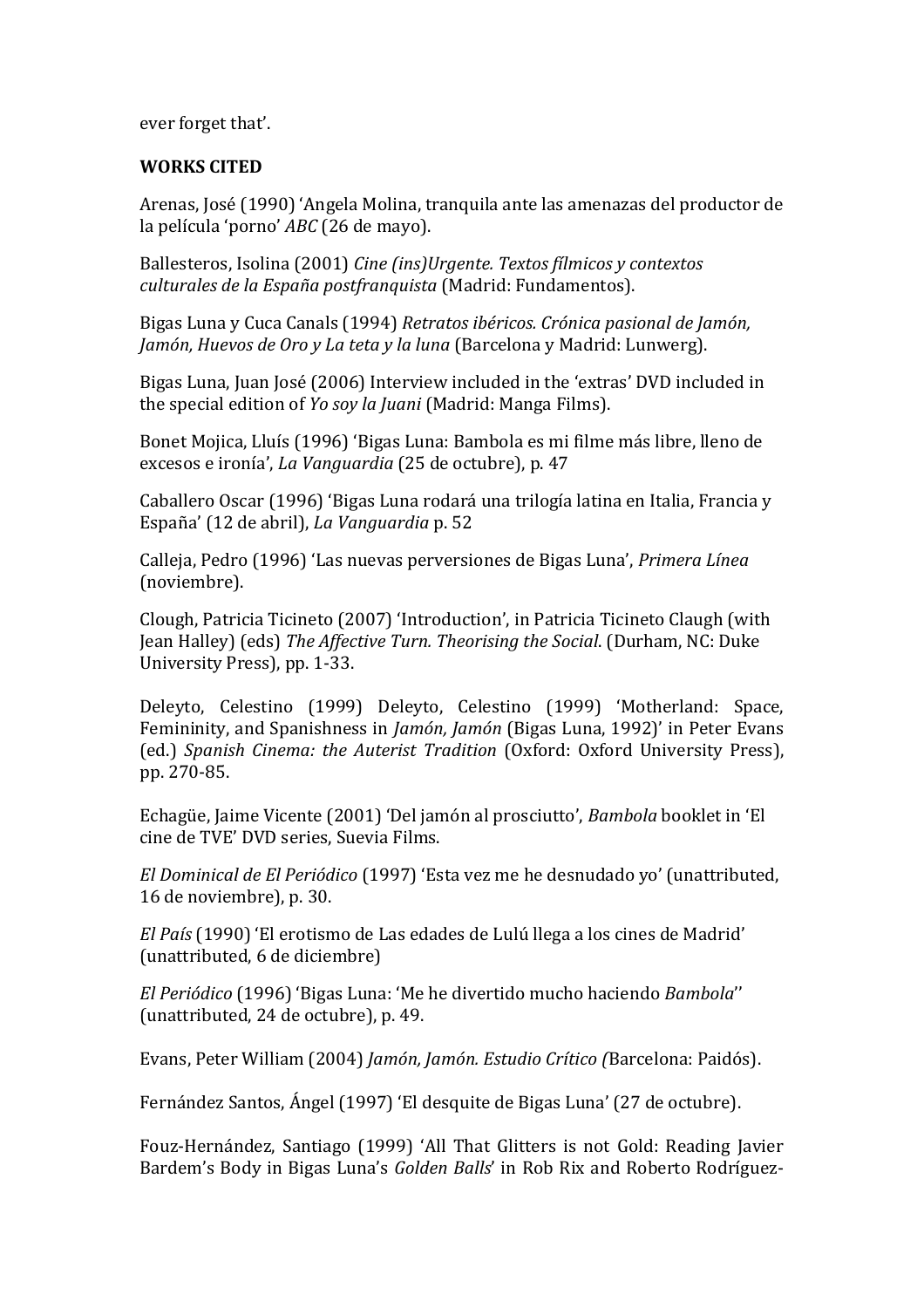Saona (eds) *Spanish Cinema: Calling the Shots* (Leeds: Trinity and All Saints), pp. 47-66.

Harguindey, Ángel S. (2009) 'Pataky ante el espejo' *El País Semanal* (14 de junio), pp. 36-46.

MacCormack, Patricia (2008) *Cinesexuality* (Aldershot: Ashgate).

Marks, Laura U (2000) *The Skin of the Film. Intercultural Cinema, Embodiment, and The Senses* (Durham and London: Duke University Press).

Mendizábal, Luis M (2001) 'La muerte provoca que una pasión continúe para siempre', *Diario de Sevilla*, (7 de junio), p. 50

Muñoz, Diego (1990) 'Bigas Luna: 'Las Edades de Lulú no será Emmanuelle'' *El País* (5 de mayo)

Muñoz, José Luis (2001) 'Olas de pasión' *Blanco y Negro Dominical* (3 de junio), pp. 66-73.

Payán, Miguel Juan (2001) *Cine español actual* (Madrid: Ediciones JC).

Pisano, Isabel (2001) *Sombras de Bigas, luces de Luna* (Madrid: Sociedad General de Autores y Editores).

Rich, Adrianne (1976) *Of Woman Born: Motherhood as Experience and Institution*  (New York: Norton)

Sobchack, Vivian (2004) *Carnal Thoughts: Embodiment and Moving Image Culture* (Berkeley, Los Angeles, London: University of California Press).

Soler, Lucas (2002) *Tres paellas con Bigas Luna* (Valencia: Mostra/Ayuntamiento).

### **FILMOGRAPHY**

*Bambola* (dir. Bigas Luna, 1996)

*Bilbao* (dir. Bigas Luna, 1978)

*Caniche/Poodle* (dir. Bigas Luna, 1978)

*DiDi Hollywood/DiDi Hollywood* (dir. Bigas Luna, 2010)

*Huevos de oro/Golden Balls* (dir. Bigas Luna, 1993)

*Jamón, jamón* (dir. Bigas Luna, 1992)

*La camarera del Titanic/The Chambermaid on The Titanic* (dir. Bigas Luna, 1997)

*La teta i la lluna/ Tit and The Moon* (dir. Bigas Luna, 1993)

*Las edades de Lulú/Ages of Lulu* (dir. Bigas Luna, 1990)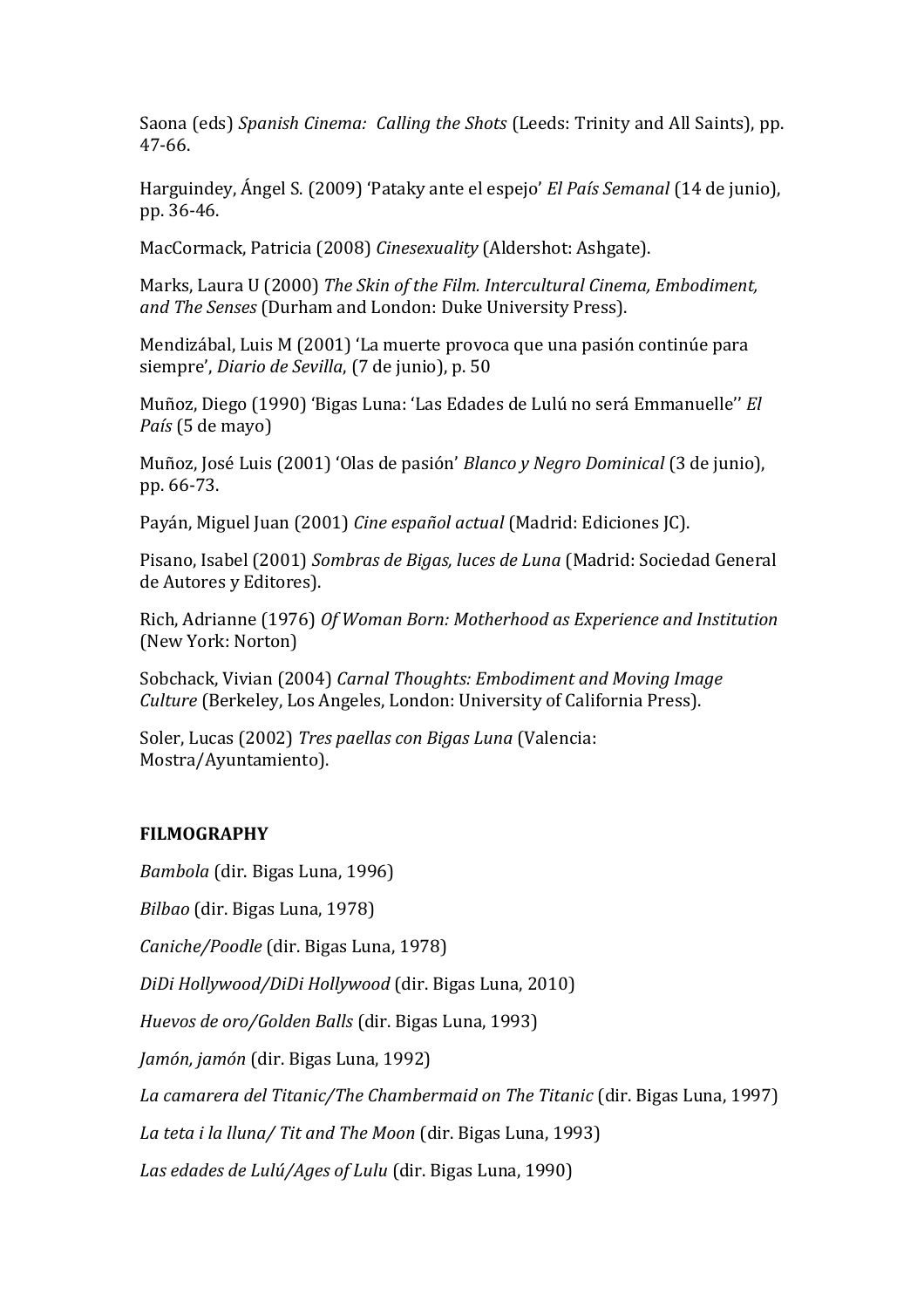*Lola* (dir. Bigas Luna, 1985) *Snakes on a Plane* (dirs. David R. Ellis and Lex Halaby, 2006) *Son de mar/Sounds of The Sea* (dir. Bigas Luna, 2001) *Volaverunt* (dir. Bigas Luna, 1999) *Yo soy la Juani/My Name is Juani* (dir. Bigas Luna, 2006)

 $\overline{a}$ <sup>i</sup> *Carmen* was eventually directed by Vicente Aranda and released in 2003. ii I am referring to *Bilbao* (1978); *Lola* (1985); *Las edades de Lulú* (1990); *Bambola* (1996); *La camarera del Titanic* (1997), *Yo soy la Juani* (2006) and *DiDi Hollywood* (2010). In so far as *Volaverunt* (1999) is the title of a drawing of the Duquesa de Alba made by Goya (the film is also known as *La maja desnuda*) and that *La teta I la lluna*/*The Tit and The Moon* (1994) refers in part to the female body, suggests that all but six of his films to date do not have a female element in the title.

iii In June 2009, *El País Semanal* published a photo spread of Pataky photographed by Bigas Luna in various iconic poses. The article states that, Pataky's profile on the popular website famosas.biz (famous women) had registered nearly one million visits in the first 5 months of 2009, almost half of these on March 20th alone (Harguindey, 2009). That day, a set of 'stolen' nude pictures had been published in *Interviú* magazine.

iv If *Yo soy la Juani* was about a young, anonymous girl who dreamed about making it in the Spanish film industry, *DiDi Hollywood* – originally *La Juani en Hollywood* – is about the next step to international fame.

<sup>v</sup> All translations from Spanish in this essay are my own.